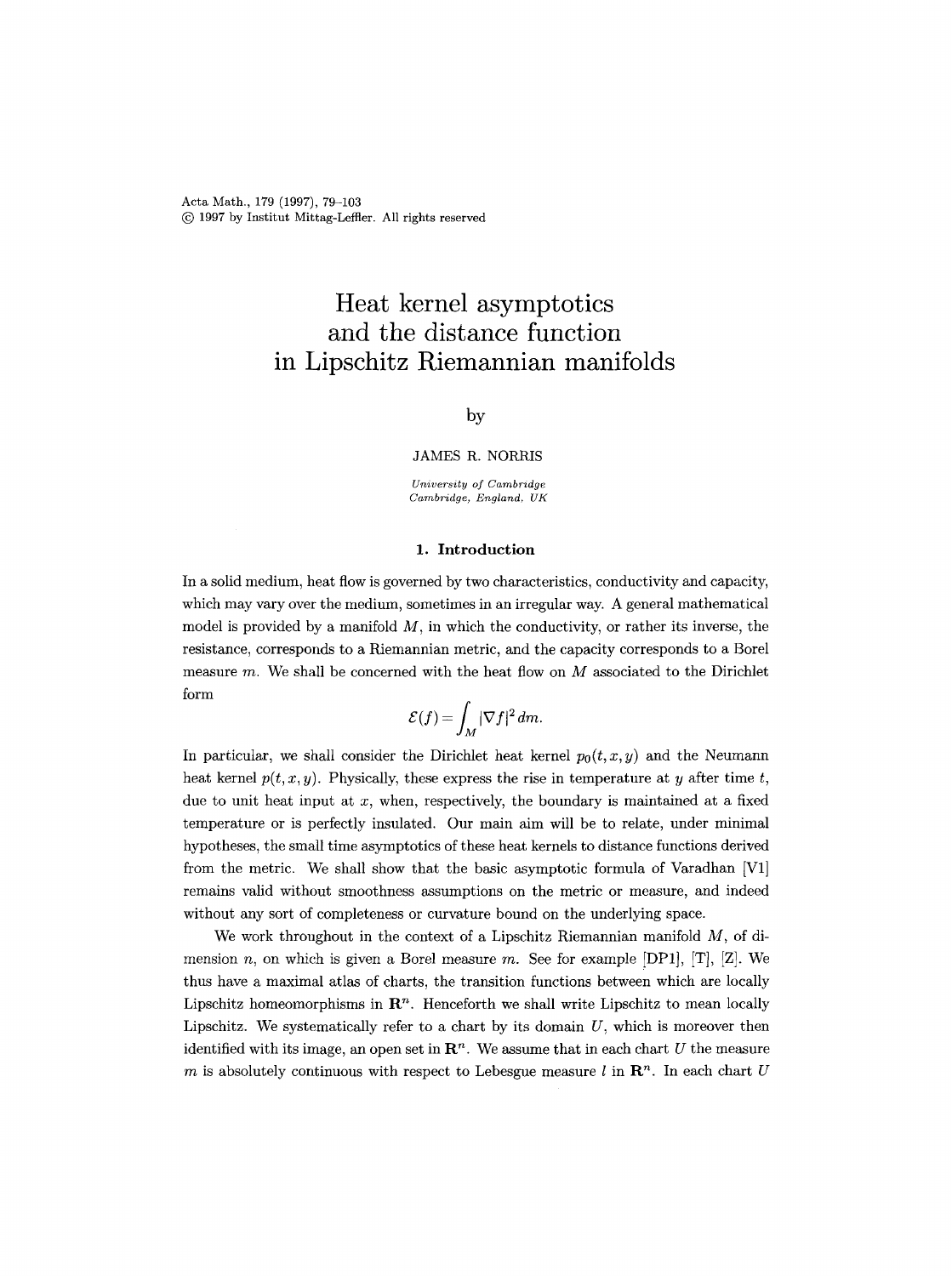the metric and measure are given by measurable functions

$$
a: U \to \mathbf{R}^n \otimes \mathbf{R}^n, \quad \mu: U \to [0, \infty),
$$

where

$$
a^{ij}(x) = \langle dx^i, dx^j \rangle = a^{ji}(x), \quad \mu(x) = dm/dl.
$$

Our basic assumption is that for some atlas *U* of charts *U*, there are constants  $\lambda$ =  $\lambda(U)$  <  $\infty$  such that, for all  $x \in U$  and  $\xi \in (\mathbf{R}^n)^*$ ,

$$
\lambda^{-1}|\xi|^2 \leq \sum_{i,j=1}^n a^{ij}(x)\xi_i\xi_j \leq \lambda|\xi|^2, \quad \lambda^{-1} \leq \mu(x) \leq \lambda. \tag{*}
$$

We do not assume that the constants  $\lambda(U), U \in \mathcal{U}$ , are uniformly bounded. Note that, since the transition functions are Lipschitz, once bounds of the type (\*) hold for some atlas  $U$ , they also hold for all charts with relatively compact domain. Given a chart  $U$ with  $\lambda(U) < \infty$ , we shall write C for a finite positive constant depending only on  $\lambda$  and n. Further dependence will be made explicit in the notation: thus  $C(\varepsilon)$  will denote a finite positive constant depending on  $\varepsilon$ ,  $\lambda$  and n. The value of these constants may be adjusted from line to line.

For measurable functions  $f: M \to \mathbf{R}$  having a weak derivative  $\nabla f$  we set

$$
\mathcal{E}(f) = \int_M |\nabla f|^2 \, dm.
$$

We define

$$
\mathcal{D} = W^{1,2}(M) = \{f : \mathcal{E}(f) + ||f||_2^2 < \infty\}.
$$

Recall that every Lipschitz function has a weak derivative. The set of Lipschitz functions in  $D$  is dense in  $D$ . The closure in  $D$  of the set of Lipschitz functions of compact support will be denoted  $\mathcal{D}_0 = W_0^{1,2}(M)$ . Given a non-empty closed set  $K \subseteq M$ , the closure in  $\mathcal D$  of the set of Lipschitz functions vanishing on  $K$  will be denoted  $\mathcal{D}_K$ .

Write L for the symmetric divergence form operator in  $L^2(M)$  given formally in a chart  $U$  by

$$
Lf = \mu(x)^{-1} \sum_{i,j=1}^{n} \frac{\partial}{\partial x^{i}} \left( \mu(x) a^{ij}(x) \frac{\partial f}{\partial x^{i}} \right).
$$

We say that a continuous map  $t \mapsto u_t: [0, \infty) \to L^2(M)$  is a solution of the heat equation

 $\partial u/\partial t = Lu$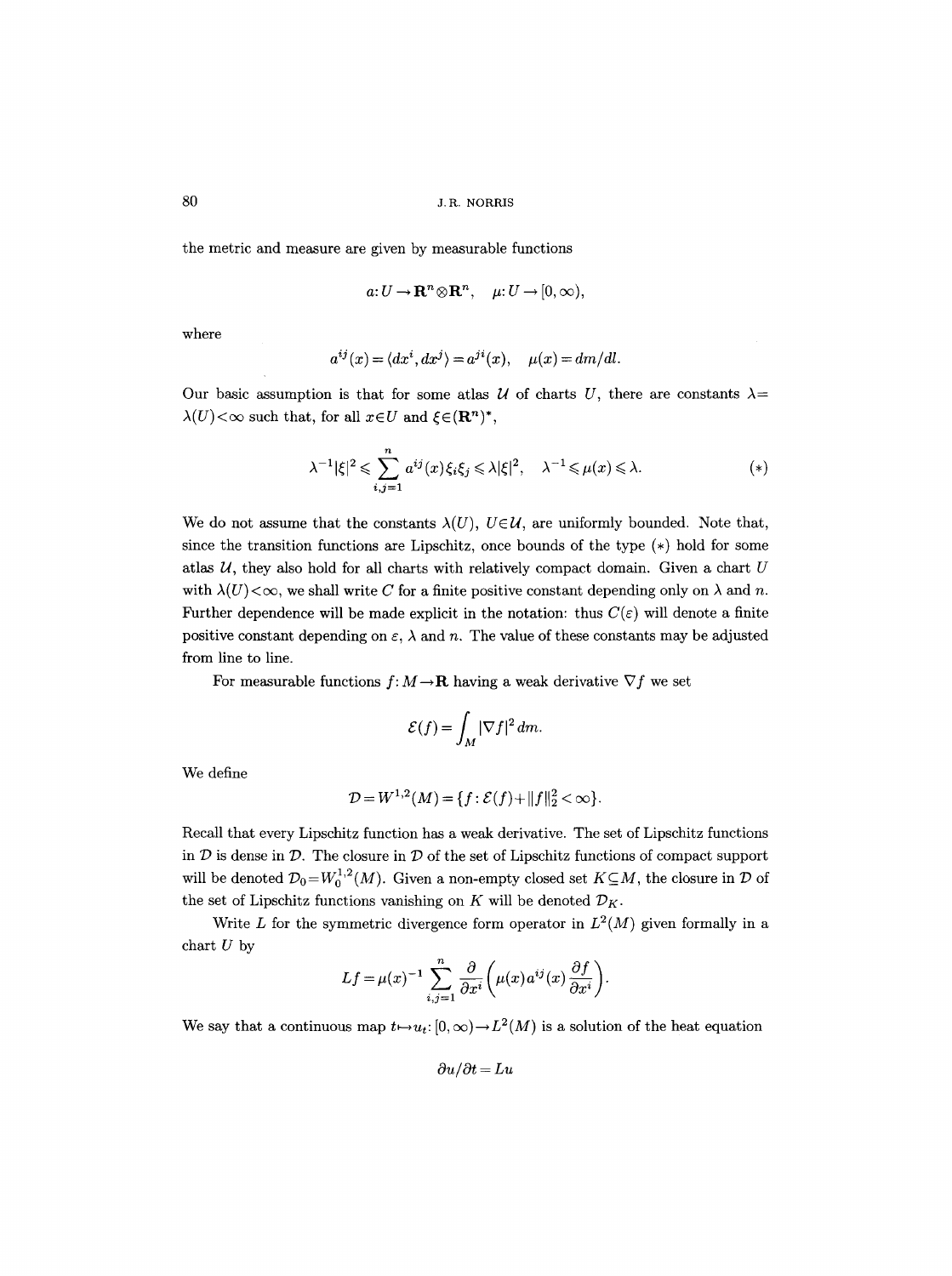with Neumann boundary conditions if  $u \in L^2([0,t] \times \mathcal{D})$  for all  $t>0$  and for all  $\phi \in \mathcal{D}$  we have

$$
\int_M \phi u_t \, dm - \int_M \phi u_0 \, dm = - \int_0^t \int_M \langle \nabla \phi, \nabla u_s \rangle \, dm \, ds.
$$

When  $\mathcal D$  is replaced by  $\mathcal D_0$  we get the notion of a solution with Dirichlet boundary conditions. When  $\mathcal D$  is replaced by  $\mathcal D_K$  we say that u has Dirichlet boundary conditions on  $K$  and Neumann boundary conditions at infinity. It is well known that, for a given initial function  $u_0 \in L^2(M)$ , there exist unique solutions, in all three cases. Moreover these solutions may be expressed in terms of fundamental solutions or heat kernels which we denote, respectively,  $p$ ,  $p_0$  and  $p_K$ . See for example [LM], [S2]. Thus, for example, in the Neumann case we have

$$
u(t,x) = \int_M p(t,x,y)u_0(y) m(dy).
$$

Of course we have  $p_0 \leqslant p$  and  $p_K \leqslant p$ .

The distance function for  $M$  is defined by

$$
d(x, y) = \sup \{w(y) - w(x)\},\
$$

where the supremum is taken over all Lipschitz functions  $w: M \to \mathbf{R}$  such that  $|\nabla w| \leq 1$ almost everywhere. We emphasize that we do not assume that  $M$  is complete.

Before stating our results, we shall review briefly the history of the problem we consider. The early results concern the case where  $M = \mathbb{R}^n$  and  $\lambda(\mathbb{R}^n) < \infty$ , where, in particular,  $p=p_0$ . In 1968, Varadhan [V1], [V2] considered the case of the non-divergence form operator

$$
Lf = \sum_{i,j=1}^{n} a^{ij}(x) \frac{\partial^2 f}{\partial x^i \partial x^j}.
$$

He proved, under the assumption that the metric  $a$  is uniformly Hölder continuous, the fundamental asymptotic result, as  $t\rightarrow 0$ ,

$$
t\log p(t,x,y) \rightarrow -\frac{1}{4}d(x,y)^2.
$$

Soon afterwards, Aronson obtained, in the divergence form case, and without any hypothesis of continuity on the metric, global Gaussian estimates on the heat kernel, from which follow immediately the asymptotic estimates

$$
-\frac{Cd(x,y)^2}{4} \leqslant \liminf_{t\to 0} t\log p(t,x,y) \leqslant \limsup_{t\to 0} t\log p(t,x,y) \leqslant -\frac{d(x,y)^2}{4C}.
$$

Aronson's Gaussian estimates are of fundamental importance in the study of linear and non-linear heat equations--in particular, the absence of regularity assumptions is relevant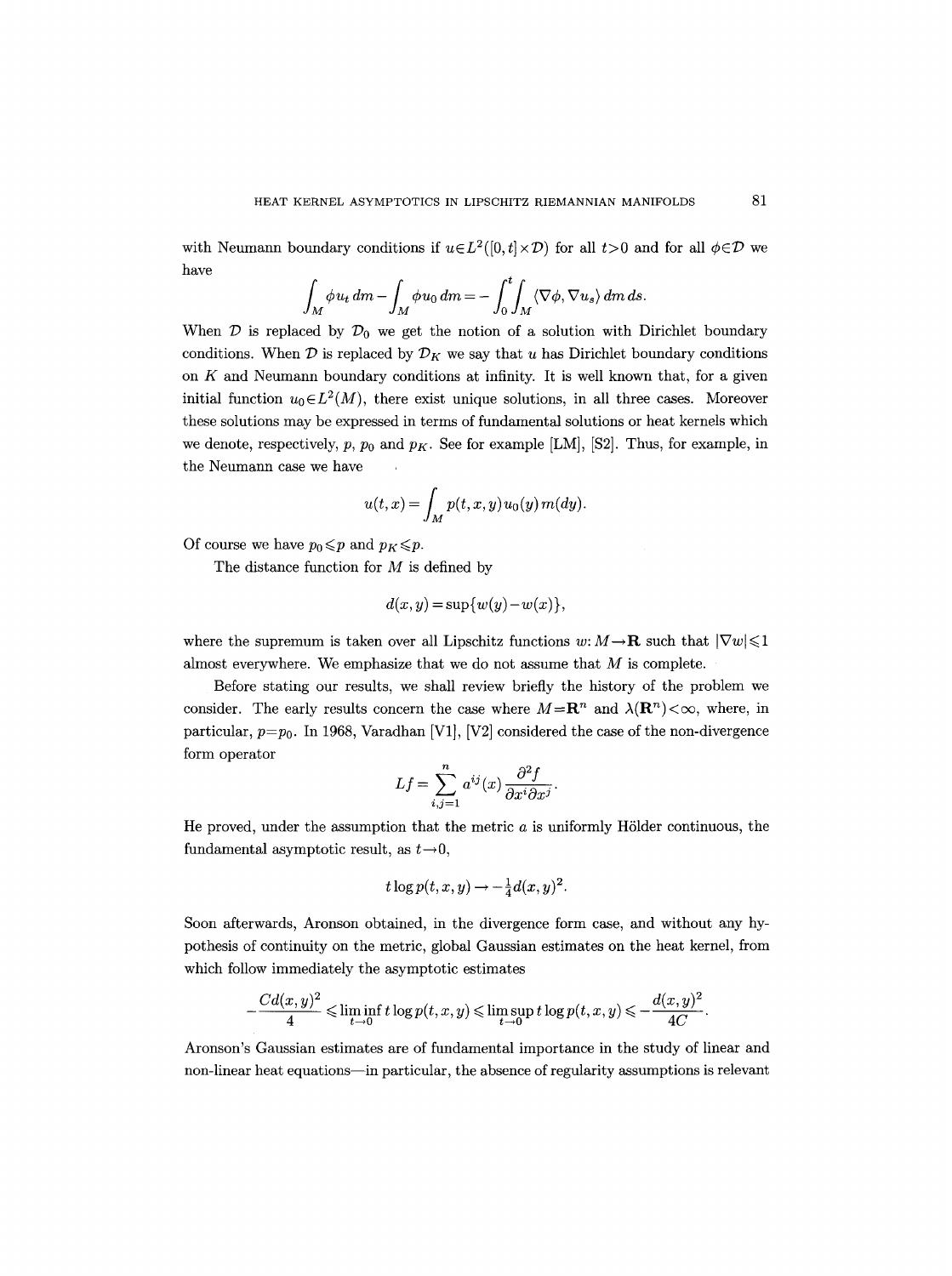in the modelling of many physical systems, as well as in more theoretical developments. The question whether one can take  $C=1$  in the asymptotic estimates, and so recover Varadhan's formula, without regularity assumptions, has since remained open.

Two major advances, relevant to this question, were made around 1986. Firstly, in the smooth case, and for a complete Riemannian manifold with Ricci curvature bounded below, Li and Yau [LY] obtained upper and lower Ganssian estimates on the heat kernel, from which Varadhan's asymptotic result follows immediately. Secondly, Davies [D1] succeeded in sharpening Aronson's upper estimate in  $\mathbb{R}^n$  enough to give the upper estimate that would be needed to generalize Varadhan's formula. Later, Davies [D3] also gave an adequate upper estimate for Riemannian manifolds, without smoothness or curvature bounds. In collaboration with Dan Stroock INS], we obtained a Ganssian lower bound, which complements Davies' upper bound in  $\mathbb{R}^n$  and allows one to deduce small time asymptotics when the metric is only continuous but the measure is still Lipschitz. Zheng [Z] recently proved Varadhan's formula in  $\mathbb{R}^n$ , by a probabilistic method, in the case where the metric  $a$  is constant, but allowing a general measure  $m$ .

There remain important open problems in the investigation of small time asymptotics in the absence of local ellipticity or symmetry of the operator, and in spaces that are not locally approximately Euclidean. We mention some significant results in these directions. Léandre  $[L1]$ ,  $[L2]$  has proved a version of Varadhan's formula for subelliptic operators of Hörmander type. Sturm [S2] has a very general form of Davies' upper bound, which applies to a general class of Dirichlet spaces. Hsu [HI has proved a version of Varadhan's formula in the non-symmetric case, involving an extra geometric condition, which he shows to be necessary.

Here is the main result of this paper.

THEOREM 1.1. *Uniformly on compact sets in*  $M \times M$ , as  $t \rightarrow 0$ ,

$$
t \log p(t, x, y) \rightarrow -\frac{1}{4}d(x, y)^2,
$$
  
\n
$$
t \log p_0(t, x, y) \rightarrow -\frac{1}{4}d(x, y)^2.
$$

Note, in particular, that the limit does not depend on the measure  $m$ . In fact we prove a more general result concerning the heat which passes through a given closed set K. Define

$$
p(t, x, K, y) = p(t, x, y) - p_K(t, x, y),
$$
  
\n
$$
p_0(t, x, K, y) = p_0(t, x, y) - p_0^{M \setminus K}(t, x, y).
$$

Here we have used the superscript  $M\setminus K$  to indicate that we consider the given notion, here the Dirichlet heat kernel, relative to the open submanifold  $M\backslash K$ . We will do this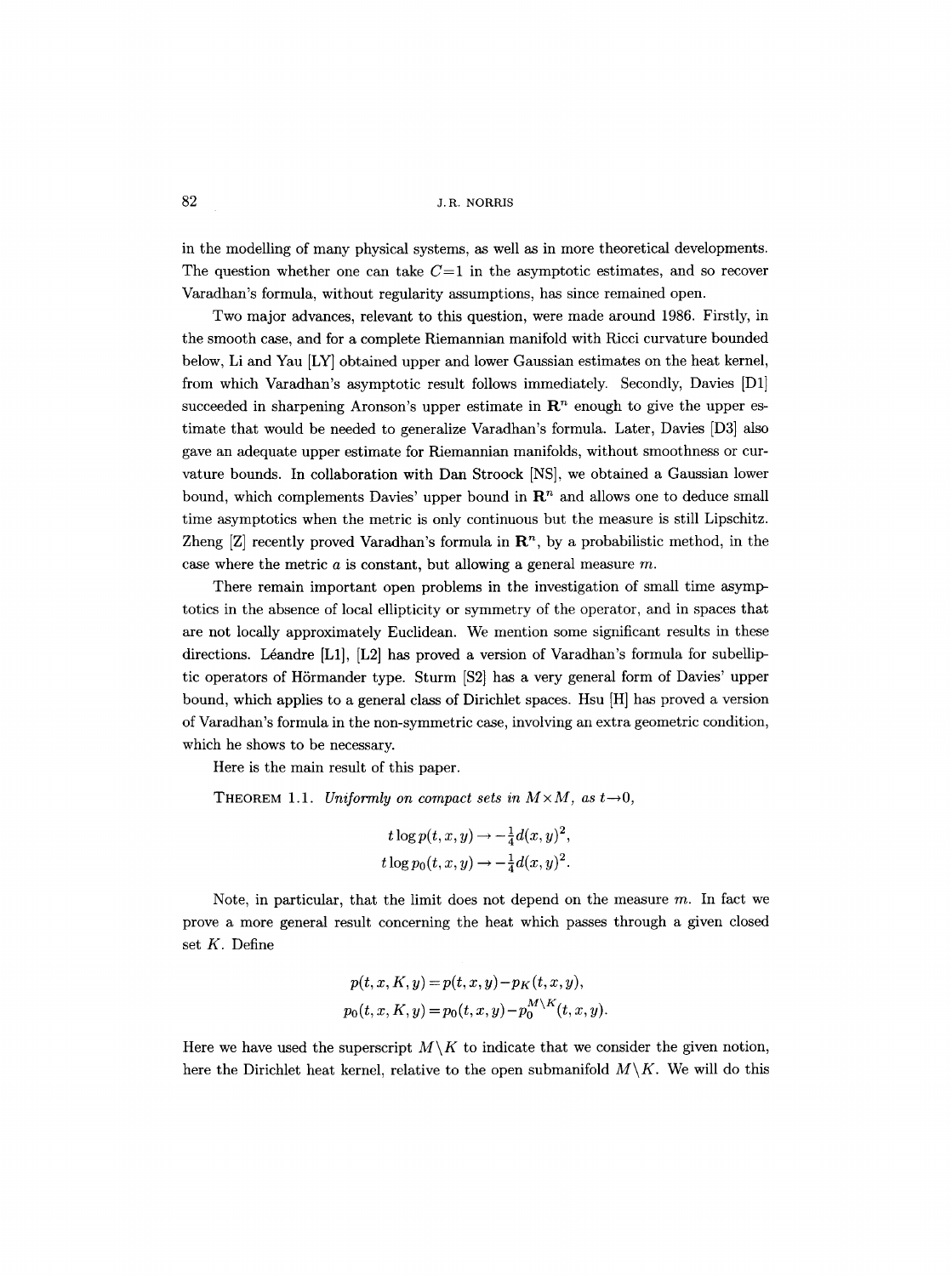systematically. Define also

$$
d(x, K, y) = \inf \{ d(x, z) + d(z, y) : z \in K \}.
$$

THEOREM 1.2. *Assume that K is the closure of its interior. Uniformly on compact sets in*  $M \times M$ , as  $t \rightarrow 0$ ,

$$
t \log p(t, x, K, y) \rightarrow -\frac{1}{4}d(x, K, y)^{2},
$$
  

$$
t \log p_{0}(t, x, K, y) \rightarrow -\frac{1}{4}d(x, K, y)^{2}.
$$

The fact that the Dirichlet and Neumann limits are the same in these theorems is a manifestation of the "principle of not feeling the boundary". We also prove the following result which expresses the same principle in a stronger form, but subject to an additional hypothesis. Given an open set  $U\subseteq M$ , define a neighbourhood of the diagonal in  $U\times U$ ,

$$
\Delta_M(U) = \{(x, y) \in U \times U : d(x, y) < d(x, M \setminus U, y)\}.
$$

THEOREM 1.3. *Uniformly on compact sets in*  $\Delta_M(U)$ , as  $t \rightarrow 0$ ,

$$
p_{M\setminus U}(t, x, y)/p(t, x, y) \to 1,
$$
  

$$
p_0^U(t, x, y)/p_0(t, x, y) \to 1.
$$

Here is the plan of the paper. In  $\S 2$  we prove a global upper bound on the heat kernel  $p(t, x, K, y)$  for an arbitrary closed set K, which immediately gives the upper estimates needed for Theorems 1.1 and 1.2. In §3 we introduce a second distance function  $d_0(x, y)$ , defined in terms of paths of least action, and show that  $d=d_0$ . Then in §4 we obtain the asymptotic lower bounds needed to complete the proofs of Theorems 1.1 and 1.2. A key step in the argument for the lower bound of Theorem 1.1 and also the proof of Theorem 1.3, involves the upper bound of Theorem 1.2. The following facts will be needed in  $\S 2$  and  $\S 4$ . The first is easy and well known; see [S2], so we omit the proof.

PROPOSITION 1.4. Let u be a solution of  $\partial u/\partial t = Lu$  on  $[0, \infty) \times M$  with Neumann *boundary conditions. Let*  $\phi$  *be a Lipschitz function on M, bounded with bounded derivative. Then* 

$$
\int_M \phi u_t^2 dm - \int_M \phi u_0^2 dm = -2 \int_0^t \int_M \phi |\nabla u_s|^2 dm ds - 2 \int_0^t \int_M u_s \langle \nabla \phi, \nabla u_s \rangle dm ds.
$$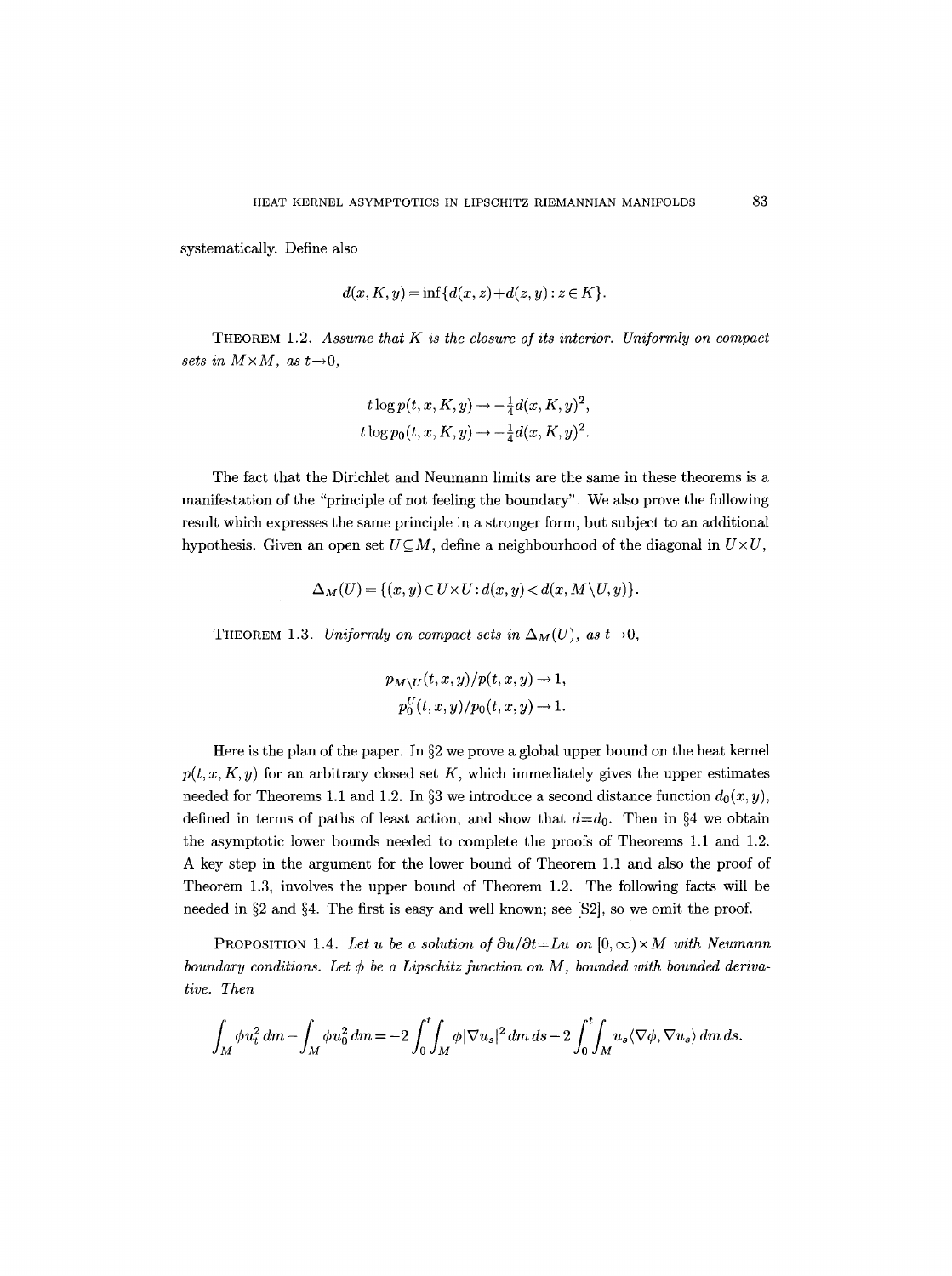PROPOSITION 1.5. Let u be a bounded solution of  $\partial u/\partial t = Lu$  on  $[0, \infty) \times M$  with *Dirichlet boundary conditions. Let*  $\phi$ :  $[0, \infty) \times M \rightarrow \mathbf{R}$  *be Lipschitz and of compact support. Then for all*  $f \in C^2(\mathbf{R})$ *,* 

$$
\int_{M} \phi_{t} f(u_{t}) dm - \int_{M} \phi_{0} f(u_{0}) dm = \int_{0}^{t} \int_{M} \frac{\partial \phi}{\partial s} f(u_{s}) dm ds
$$

$$
- \int_{0}^{t} \int_{M} \phi_{s} f''(u_{s}) |\nabla u_{s}|^{2} dm ds
$$

$$
- \int_{0}^{t} \int_{M} \phi_{s} f'(u_{s}) \langle \nabla \phi_{s}, \nabla u_{s} \rangle dm ds.
$$

*Proof.* Consider

$$
u_t^{(n)} = n^{-1} \int_t^{t+n^{-1}} u_s \, ds.
$$

Then  $u_t^{(n)} \to u_t$  in  $L^2(M)$  and  $u^{(n)} \to u$  in  $L^2([0,t],W^{1,2}(M))$  for all t, as  $n \to \infty$ . So it suffices to prove the identity for  $u^{(n)}$ . In addition to being a solution,  $u^{(n)}$  has the property that  $t \mapsto u_t^{(n)}: [0, \infty) \to W^{1,2}(M)$  is continuous. Let us assume then that u has this property.

We deal first with the case where  $\phi$  is independent of t. Denote by  $A$  the set of those  $f \in C^2(\mathbf{R})$  such that the identity holds whenever  $\phi \in L^{\infty}(M) \cap W^{1,2}(M)$  and  $\phi$  has compact support. Obviously  $A$  is a vector space which contains the constants. By dominated convergence,  $A$  is closed in  $C^2(\mathbf{R})$ . The fact that u is a solution says that  $f(u)=u$  belongs to A. So by the density of polynomials in  $C^2(\mathbf{R})$ , it suffices to show that  $A$  is an algebra.

Let  $f, g \in A$  and  $\phi \in L^{\infty}(M) \cap W^{1,2}(M)$  be of compact support. Then  $\phi f(u_t), \phi g(u_t) \in$  $L^{\infty}(M)\cap W^{1,2}(M)$  for all t. Fix n and set  $s=n^{-1}$   $\lfloor ns/t\rfloor$ ,  $\bar{s}=n^{-1}$   $\lceil ns/t\rceil$ . Then by splitting the interval  $[0, t]$  into n subintervals, we deduce from the identities for f and g that

$$
\int_M \phi f(u_t) g(u_t) dm - \int_M \phi f(u_0) g(u_0) dm
$$
  
=  $-\int_0^t \int_M \phi \{f(u_s) g''(u_s) + f''(u_s) g(u_s)\} |\nabla u_s|^2 dm ds$   
 $- \int_0^t \int_M \phi f'(u_s) g'(u_s) \langle \nabla u_s, \nabla u_s \rangle dm ds$   
 $- \int_0^t \int_M \phi f'(u_s) g'(u_s) \langle \nabla u_s, \nabla u_s \rangle dm ds$   
 $- \int_0^t \int_M \{f(u_s) g'(u_s) + f'(u_s) g(u_s) \} \langle \nabla \phi, \nabla u_s \rangle dm ds.$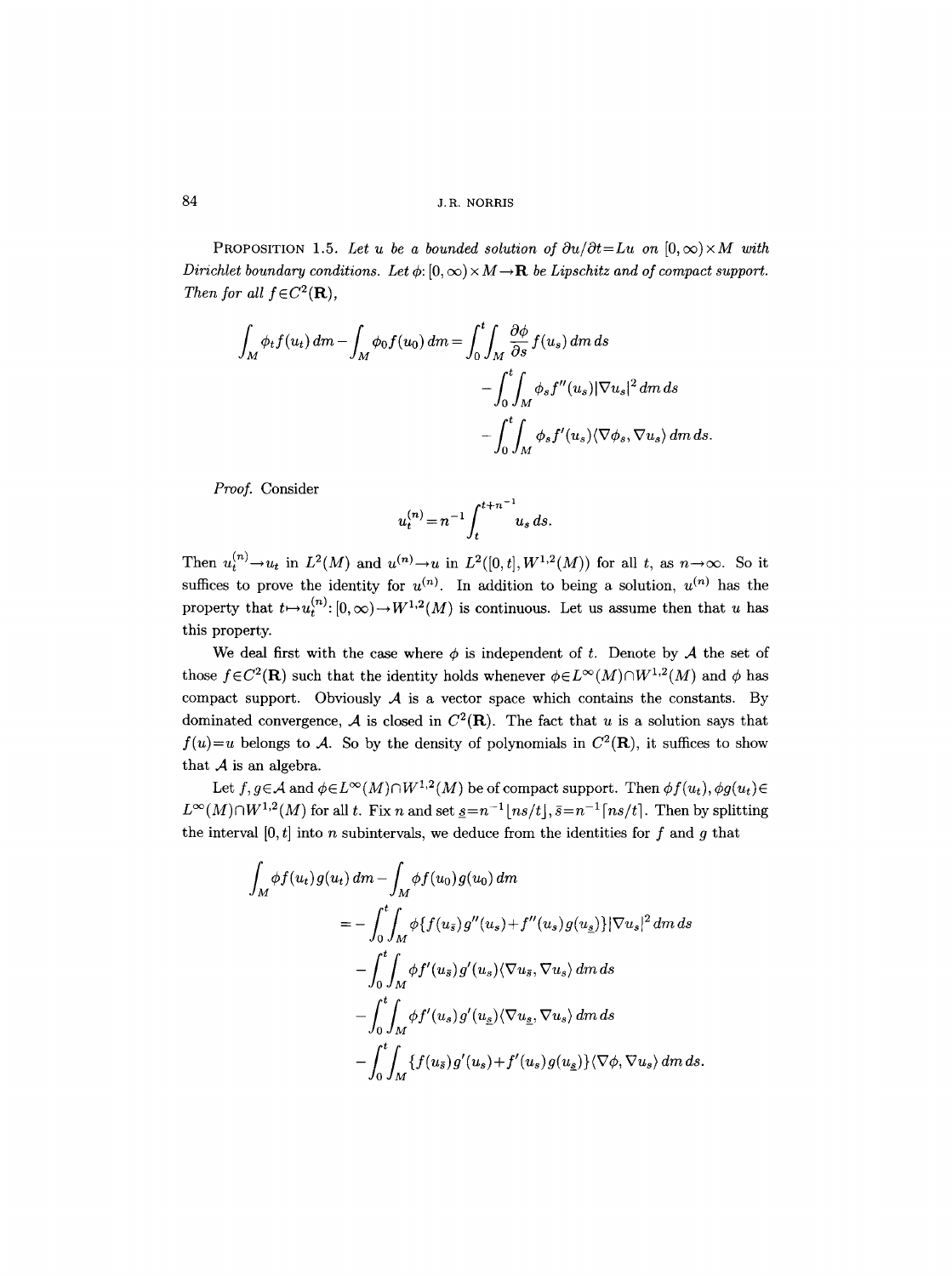This yields the desired identity for the product  $fg$  on letting  $n \rightarrow \infty$ .

We extend to the case where  $\phi$  depends on t by a similar argument, first reducing to the case where  $t \mapsto \phi_t : [0, \infty) \to W^{1,2}(M)$  is continuous, and then letting  $n \to \infty$  in the identity

$$
\int_{M} \phi_{t} f(u_{t}) dm - \int_{M} \phi_{0} f(u_{0}) dm = \int_{0}^{t} \int_{M} \frac{\partial \phi}{\partial s} f(u_{\bar{s}}) dm ds
$$

$$
- \int_{0}^{t} \int_{M} \phi_{\underline{s}} f''(u_{s}) |\nabla u_{s}|^{2} dm ds
$$

$$
- \int_{0}^{t} \int_{M} \phi_{\underline{s}} f'(u_{s}) \langle \nabla \phi_{\underline{s}}, \nabla u_{s} \rangle dm ds. \qquad \Box
$$

Certain of the results of this paper have been announced in IN2]. I would like to thank Weian Zheng for posing the question which led to this work and to thank Brian Davies for some helpful remarks.

## 2. Upper bounds

In this section we prove an upper bound on the heat kernel  $p(t, x, K, y)$ , giving the temperature at y due to unit heat starting from x and passing through a closed set  $K$ . The basic argument, which deals with the case  $K=M$ , is well known: see [D3], [S2]. Here we combine that argument with a reflection principle to deal with the general case.

We recall an argument of Gaffney [G]. Let  $A, B \subseteq M$  be Borel sets and let w:  $M \rightarrow \mathbf{R}$ be a bounded Lipschitz function, constant on A and B, such that  $|\nabla w| \leq 1$  almost everywhere. Denote by  $u_t, v_t$  solutions to the heat equation with Neumann boundary conditions, with, respectively,  $u_0=1_A$ ,  $v_0=1_B$ . Fix  $\alpha \in \mathbb{R}$  and set

$$
g(t) = \int_M (e^{\alpha w} u_t)^2 dm.
$$

By Proposition 1.4,  $g$  is differentiable almost everywhere with

$$
g'(t) = -2 \int_M e^{2\alpha w} |\nabla u_t|^2 d\mathfrak{m} - 4\alpha \int_M e^{2\alpha w} \langle \nabla u_t, u_t \nabla w \rangle d\mathfrak{m}
$$
  

$$
\leq 2\alpha^2 \int_M e^{2\alpha w} u_t^2 |\nabla w|^2 d\mathfrak{m} \leq 2\alpha^2 g(t).
$$

So, by Gronwall's Lemma,  $g(t) \leq e^{2\alpha^2 t} g(0)$ . Thus

$$
||e^{\alpha w}u_t||_2 \leq e^{\alpha^2 t} ||e^{\alpha w}u_0||_2 = m(A)^{1/2} e^{\alpha w(A) + \alpha^2 t}
$$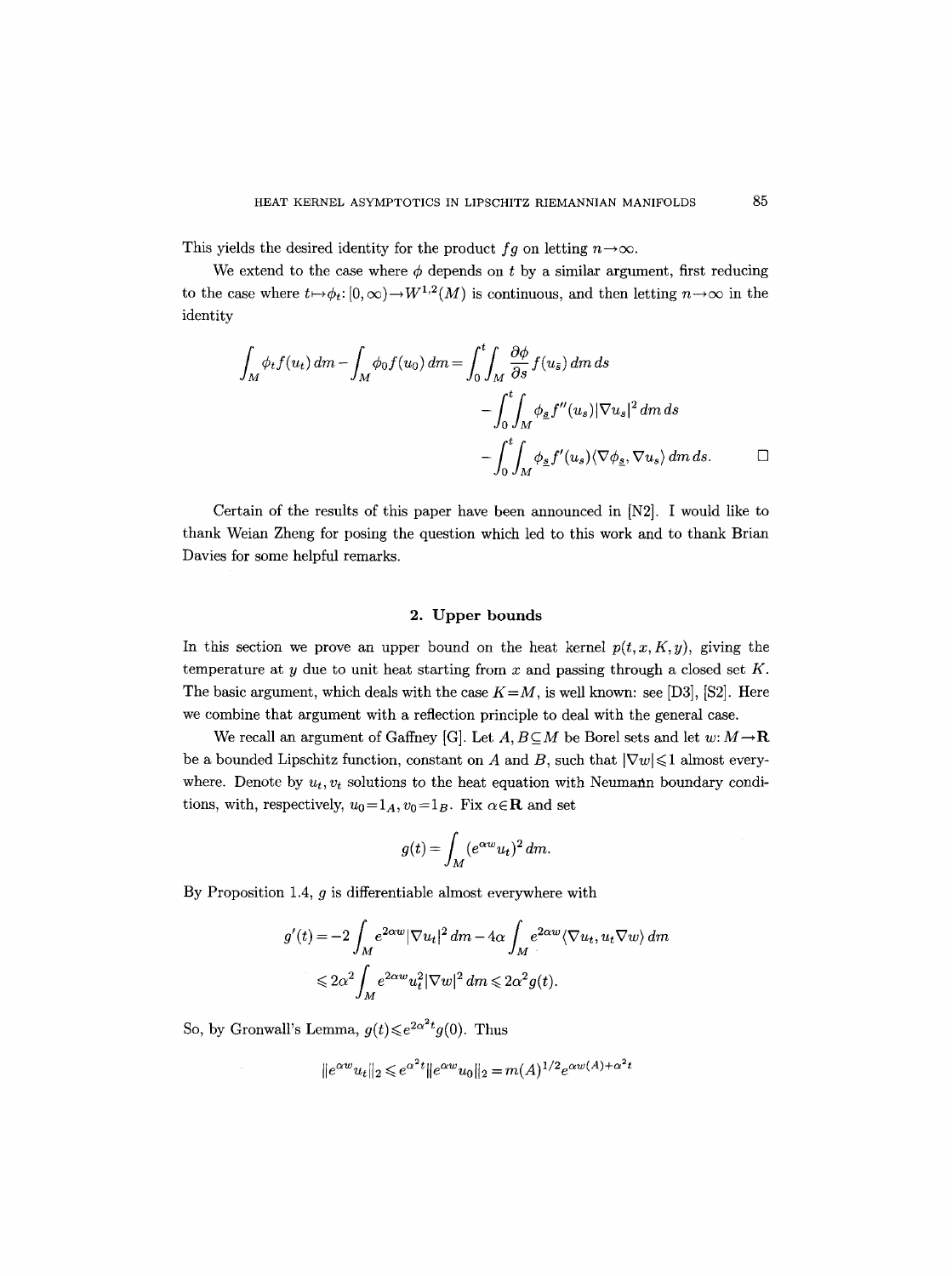and by the same argument,

$$
||e^{-\alpha w}v_t||_2 \leq m(B)^{1/2}e^{-\alpha w(B)+\alpha^2t}.
$$

Hence for the heat kernel we obtain

$$
\int_{A} \int_{B} p(t, x, y) m(dy) m(dx) = \int_{M} u_{t/2} v_{t/2} dm
$$
  
= 
$$
\int_{M} (e^{\alpha w} u_{t/2}) (e^{-\alpha w} v_{t/2}) dm
$$
  

$$
\leq m(A)^{1/2} m(B)^{1/2} e^{\alpha (w(A) - w(B)) + \alpha^{2} t}
$$

and, on optimizing over  $\alpha$  and w,

$$
\int_A \int_B p(t, x, y) m(dy) m(dx) \leq m(A)^{1/2} m(B)^{1/2} e^{-d(A, B)^2/4t},
$$

where

$$
d(A, B) = \sup \{w(B) - w(A)\}.
$$

Fix now a closed set  $K\subseteq M$ . Recall that

$$
p(t, x, K, y) = p(t, x, y) - pK(t, x, y),
$$

where  $p_K$  is the heat kernel in  $M\backslash K$  with Dirichlet conditions on K and Neumann conditions at infinity. We propose to combine a mild generalization of Gaffney's argument with a general form of the reflection principle, in order to deduce an upper bound on  $p(t, x, K, y)$ . In fact, Gaffney's argument can be expressed in terms of the Dirichlet space structure alone: see for example [\$2].

Consider the Dirichlet space  $\widetilde{M}=K\cup (M\backslash K)^+\cup (M\backslash K)^-$  obtained by glueing together two copies of M over the set K. Then  $\widetilde{M}$  inherits a metric from M, defined almost everywhere, and we have a measure  $\widetilde{m}$  on  $\widetilde{M}$  given by

$$
\widetilde{m}(A) = \begin{cases} 2m(A) & \text{if } A \subseteq K, \\ m(A) & \text{if } A \cap K = \varnothing. \end{cases}
$$

On  $W^{1,2}(\widetilde{M})$  there is a Dirichlet form given by

$$
\tilde{\mathcal{E}}(\tilde{f}) = \int_{\tilde{M}} |\nabla \tilde{f}|^2 d\tilde{m}.
$$

Given any function  $\tilde{f}$  on  $\tilde{M}$  we obtain two functions  $f^+, f^-$  on M by restricting  $\tilde{f}$  to  $K \cup (M \setminus K)^+$  or to  $K \cup (M \setminus K)^-$ . Set  $f = f^+ + f^-$ ,  $f_K = f^+ - f^-$ . Then it is easy to check that  $\tilde{f}\mapsto (f, f_K)/\sqrt{2}$  gives an isometry

$$
W^{1,2}(\widetilde{M}) \rightarrow W^{1,2}(M) \oplus W^{1,2}_K(M).
$$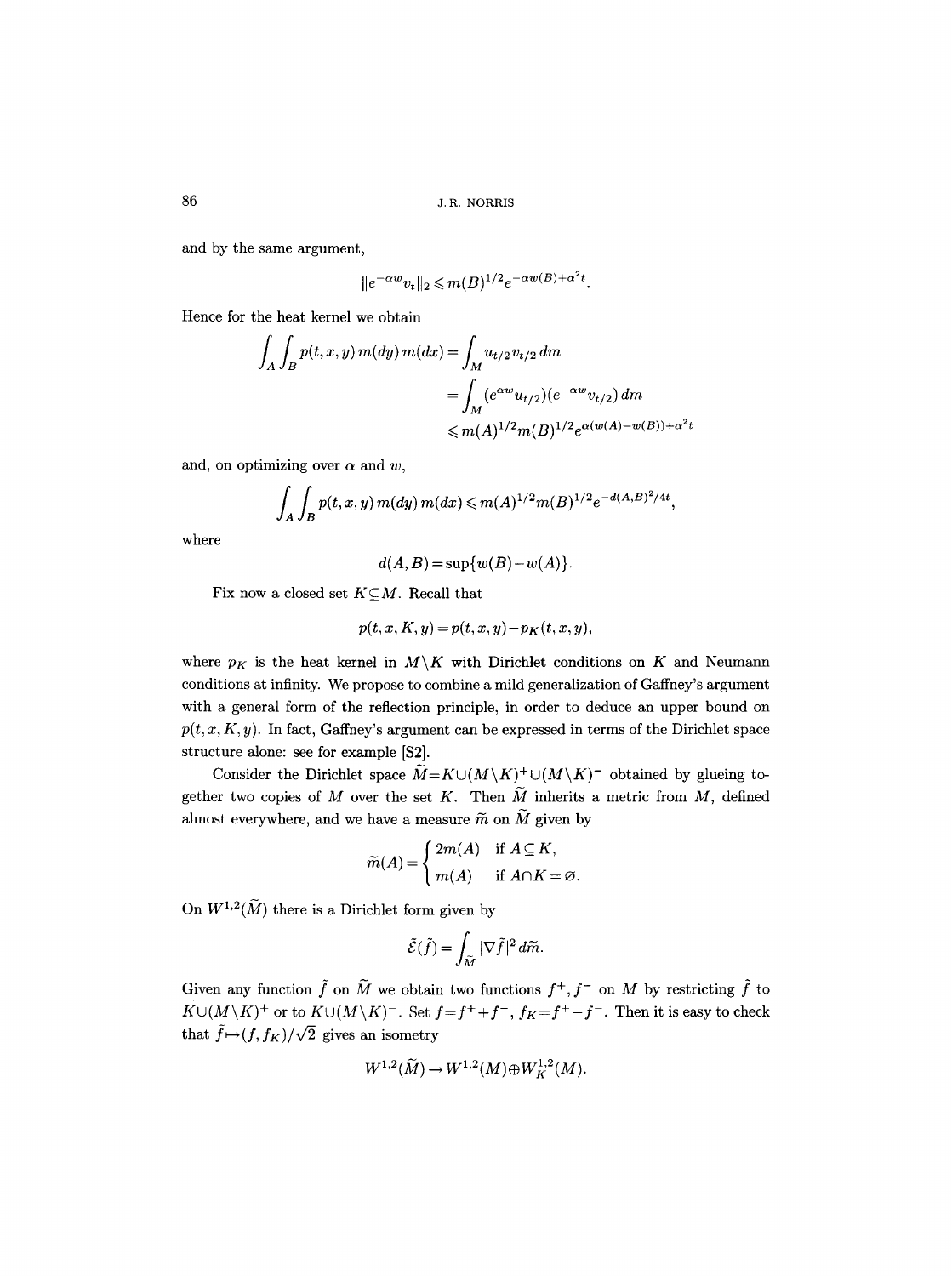Let  $\tilde{u}$  be a solution of the heat equation for  $\tilde{\mathcal{E}}$ , with Neumann boundary conditions. Thus  $t\mapsto \tilde{u}_t: [0,\infty)\to L^2(\widetilde{M})$  is continuous,  $\tilde{u}_t\in W^{1,2}(\widetilde{M})$  for all  $t$  and, for all  $\tilde{\phi}\in W^{1,2}(\widetilde{M})$ ,

$$
\int_{\widetilde{M}} \widetilde{\phi} \widetilde{u}_t d\widetilde{m} - \int_{\widetilde{M}} \widetilde{\phi} \widetilde{u}_0 d\widetilde{m} = - \int_0^t \int_{\widetilde{M}} \langle \nabla \widetilde{\phi}, \nabla \widetilde{u}_s \rangle d\widetilde{m} ds.
$$

By suitable choice of test functions  $\tilde{\phi}$ , we deduce that  $u=u^++u^-$  satisfies the heat equation for  $(\mathcal{E}, \mathcal{D})$ , and  $u_K = u^+ - u^-$  satisfies the heat equation for  $(\mathcal{E}, \mathcal{D}_K)$ . Hence the heat kernel for  $\tilde{\mathcal{E}}$  is given by

$$
\tilde{p}(t,x,y) = \begin{cases}\n\frac{1}{2}p(t,x,y) & \text{for } x \in K \text{ or } y \in K, \\
\frac{1}{2}(p+p_K)(t,x,y) & \text{for } x, y \in (M \setminus K)^+, \\
\frac{1}{2}(p-p_K)(t,x,y) & \text{for } x \in (M \setminus K)^+, y \in (M \setminus K)^-.\n\end{cases}
$$

For Borel sets  $A, B \subseteq M \setminus K$  we define

$$
d(A, K, B) = \sup \{ w^+(B) - w^-(A) \},
$$

where  $w^+, w^-, M \rightarrow \mathbb{R}$  are Lipschitz functions,  $w^+$  constant on B,  $w^-$  constant on A, such that  $|\nabla w^+|, |\nabla w^-| \leq 1$  almost everywhere and  $w^+ = w^-$  on K. It follows that

$$
d(A, K, B) = \tilde{d}(\tilde{A}, \tilde{B}),
$$

where  $\tilde{A}$  is the lifting of A in  $(M\backslash K)^-$ ,  $\tilde{B}$  is the lifting of B in  $(M\backslash K)^+$ , and

$$
\tilde{d}(\tilde{A}, \tilde{B}) = \sup \{ \tilde{w}(\tilde{B}) - \tilde{w}(\tilde{A}) \},
$$

the supremum taken over Lipschitz functions  $\widetilde{w}: \widetilde{M} \to \mathbf{R}$ , constant on  $\widetilde{A}$  and  $\widetilde{B}$ , such that  $|\nabla \widetilde{w}| \leq 1$  almost everywhere.

Now Gaffney's argument applies without alteration in  $\widetilde{M}$ , so we have

$$
\int_{\tilde{A}} \int_{\tilde{B}} \tilde{p}(t, x, y) \, \tilde{m}(dy) \, \tilde{m}(dx) \leq \tilde{m}(\tilde{A})^{1/2} \tilde{m}(\tilde{B})^{1/2} e^{-\tilde{d}(\tilde{A}, \tilde{B})^2/4t}.
$$

Hence we deduce

$$
\int_A \int_B p(t, x, K, y) m(dy) m(dx) \leq 2m(A)^{1/2} m(B)^{1/2} e^{-d(A, K, B)^2/4t}.
$$

Note that the same estimate remains valid when either  $A$  or  $B$  intersect  $K$ , because, in that case,  $d(A, K, B) = d(A, B)$ , and the original argument may be used.

Moreover there is a well established way to deduce, from Gaffney's integrated estimate, a pointwise estimate on the heat kernel, using Moser's parabolic Harnack inequality [M1], [M2]. In the generality we require here, this procedure is found in [S2], to which we refer for the details. We deduce from [S2, Theorem 2.6], applied to  $\tilde{p}$ , the following pointwise estimate. Given an open set  $U\subseteq \mathbb{R}^n$  and  $\delta > 0$ , set

$$
U(\delta) = \{x \in U : |x - x'| \leq \delta \text{ implies } x' \in U\}.
$$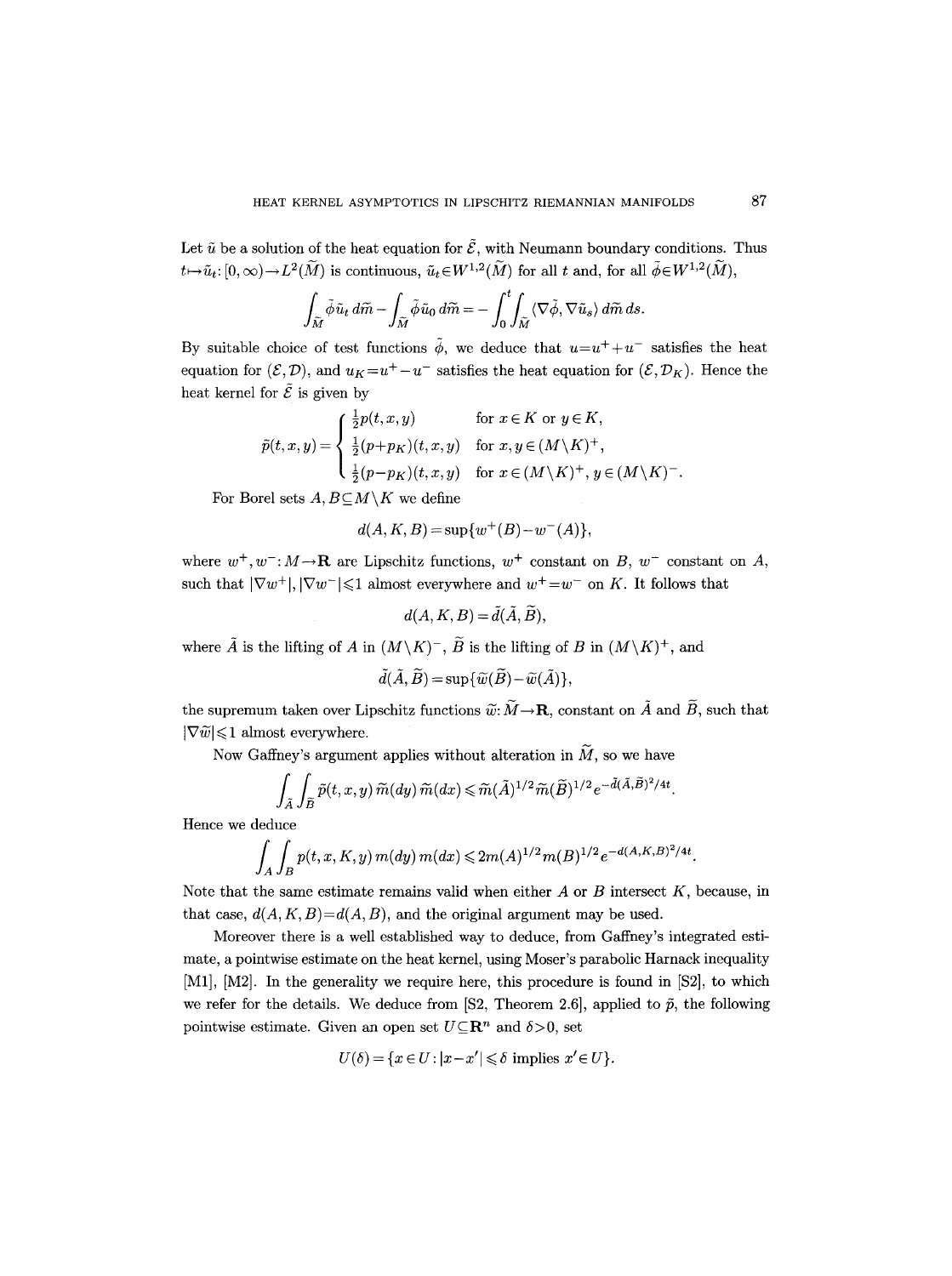THEOREM 2.1. Let K be a closed set in M. Let U, V be charts such that  $\lambda =$  $\max\{\lambda(U),\lambda(V)\}<\infty$ . There is a constant  $C(\lambda,n)<\infty$  such that, for all  $\delta>0$ , all  $t>0$ , *all*  $x \in U(\delta)$  *and all*  $y \in V(\delta)$ ,

$$
p(t, x, K, y) \leq C \max\{t^{-n/2}, \delta^{-n}\}(1 + d(x, K, y)^2/t)^{n/2}e^{-d(x, K, y)^2/4t}.
$$

This estimate shows in particular that, for all  $\varepsilon, \delta > 0$ , all  $t < \delta^2$ , all  $x \in U(\delta)$  and all  $y \in V(\delta)$ ,

$$
t\log p(t, x, K, y) \leqslant -\frac{1}{4}(1-\varepsilon)d(x, K, y)^2 + \frac{1}{2}nt\log(C/\varepsilon t),
$$

which certainly implies the upper estimate in Theorem 1.2.

#### 3. The distance function

Recall that for  $x, y \in M$  we define

$$
d(x, y) = \sup \{w(y) - w(x)\},
$$

where the supremum is taken over all Lipschitz functions  $w: M \to \mathbf{R}$  with  $|\nabla w| \leq 1$  almost everywhere. The main purpose of this section is to give an alternative characterization of this distance function  $d$  in terms of paths of least action. Two features of the context make this difficult: first, for a measurable Riemannian structure, some local regularization is necessary in order to define the action of a path; second, the lack of completeness allows a minimizing sequence of paths to leave all compact sets.

We begin by considering the case where  $M = \mathbb{R}^n$  with  $\lambda = \lambda(\mathbb{R}^n) < \infty$ . Thus, for all  $x \in \mathbb{R}^n$  and  $\xi \in (\mathbb{R}^n)^*$ ,

$$
\lambda^{-1}|\xi|^2 \leqslant \sum_{i,j=1}^n a^{ij}(x)\xi_i\xi_j \leqslant \lambda |\xi|^2.
$$

In this case, only the problem of local regularization remains. When, as now,  $M$  is identified as having a global chart, we will always make the metric explicit to avoid confusion with the standard metric in  $\mathbb{R}^n$ . Thus, for a Lipschitz path  $\gamma: [0,1] \to \mathbb{R}^n$ , we write

$$
|\dot\gamma_s|^2_{a^{-1}}=\sum_{i,j=1}^n(a^{-1})_{ij}(\gamma_s)\dot\gamma_s^i\dot\gamma_s^j
$$

When a is continuous, it is easy to show that

$$
d(x,y)^{2} = \inf_{\gamma} \int_{0}^{1} |\dot{\gamma}_{s}|_{a^{-1}}^{2} ds,
$$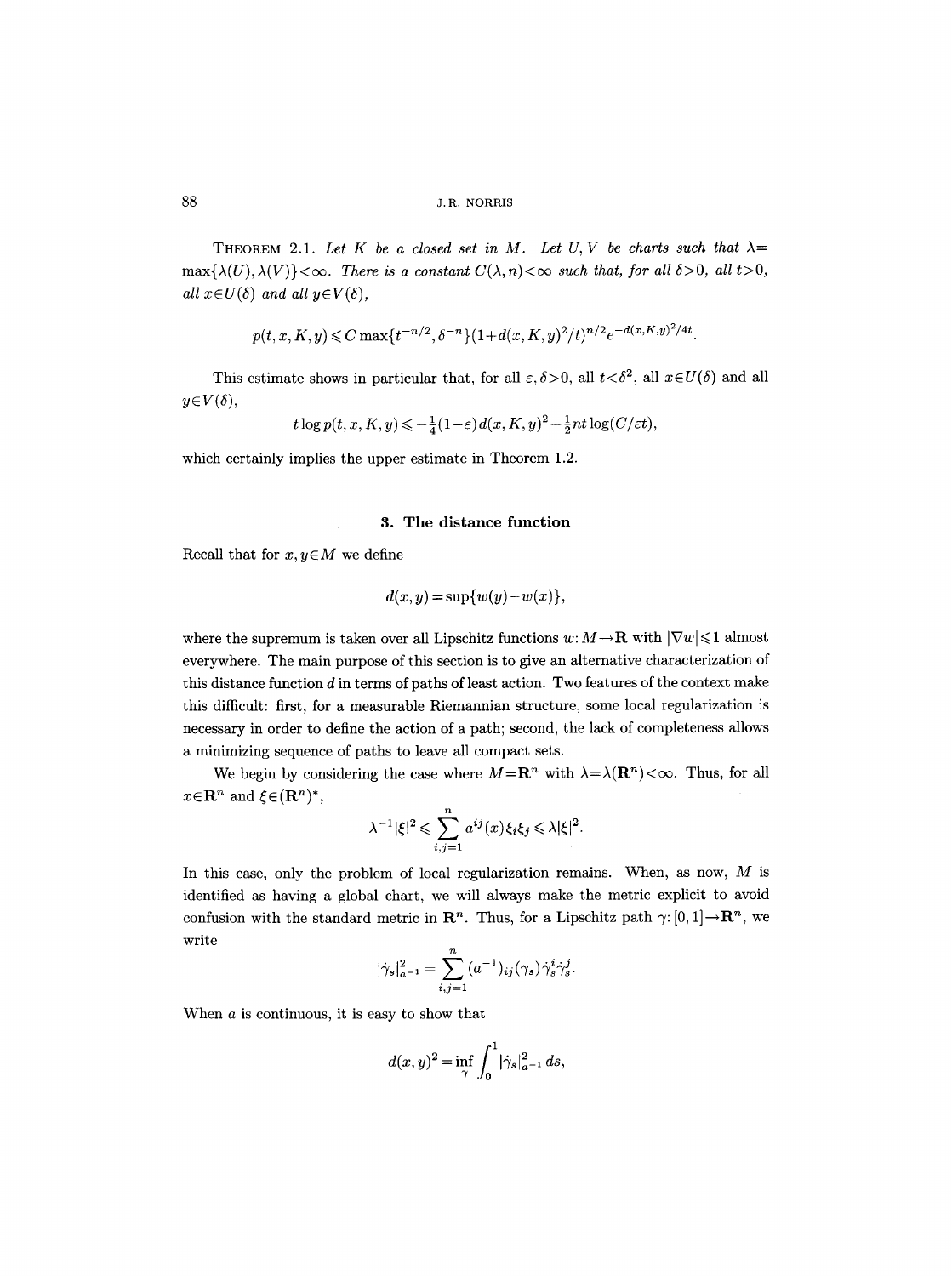where the infimum is taken over Lipschitz paths with  $\gamma_0=x, \gamma_1=y$ . However it is clear that this identity must fail in general, because the right-hand side may depend on the values taken by a on a set of measure zero, which the left-hand side does not.

Motivated by the lower bound in [NS], let us instead define a family of distance functions, one for each continuous probability density function  $\phi$  on  $\mathbb{R}^n$ , of finite variance  $\sigma^2(\phi)$ . Set

$$
d_\phi(x,y) = \bigg(\inf_\gamma \int_0^1 \lvert \dot\gamma_s\rvert_{a^{-1}\ast\phi}^2\,ds\bigg)^{\!\!1/2}.
$$

Thus  $d_{\phi}$  is the distance function corresponding to the regularized inner product  $a^{-1} * \phi$ . We will show that

$$
d_{\phi}(x, y) \to d_0(x, y) \quad \text{as } \sigma(\phi) \to 0,
$$

for some distance function  $d_0$ , and then that  $d_0 = d$ .

The following properties are obvious:

(i)  $d_{\phi}(x, y) \leq d_{\phi}(x, z) + d_{\phi}(z, y),$ (ii)  $d_{\psi * \phi}(x, y) \rightarrow d_{\phi}(x, y)$  as  $\sigma(\psi) \rightarrow 0$ , (iii)  $(\sqrt{\lambda})^{-1}|x-y| \leq d_{\phi}(x, y) \leq \sqrt{\lambda} |x-y|$ .

PROPOSITION 3.1. *We have* 

$$
d_{\phi}(x, y) + 2\sqrt{\lambda} \,\sigma(\phi) \geq d(x, y).
$$

*Proof.* Let  $w: \mathbb{R}^n \to \mathbb{R}$  be a Lipschitz function with  $|\nabla w|_a \leqslant 1$  almost everywhere. Let  $\gamma: [0, 1] \to \mathbb{R}^n$  be a Lipschitz path with  $\gamma(0)=x, \gamma(1)=y$ . Then

$$
w(y) - w(x) \le (w * \phi)(y) - (w * \phi)(x) + 2\sqrt{\lambda} \sigma(\phi)
$$
  
= 
$$
\int_0^1 \int_{\mathbf{R}^n} \langle \nabla w(z), \dot{\gamma}_s \rangle \phi(\gamma_s - z) dz ds + 2\sqrt{\lambda} \sigma(\phi)
$$
  

$$
\le \left(\int_0^1 |\dot{\gamma}_s|_{a^{-1} * \phi}^2 ds\right)^{1/2} + 2\sqrt{\lambda} \sigma(\phi).
$$

The claim follows on optimizing over w and  $\gamma$ .

PROPOSITION 3.2. *We have* 

$$
d_{\psi * \phi}(x, y) + 2\sqrt{\lambda} \,\sigma(\phi) \geq d_{\psi}(x, y).
$$

*Proof.* Note the inequality

$$
d_{\psi}(x-z, y-z)+2\sqrt{\lambda} |z| \geq d_{\psi}(x, y).
$$

 $\Box$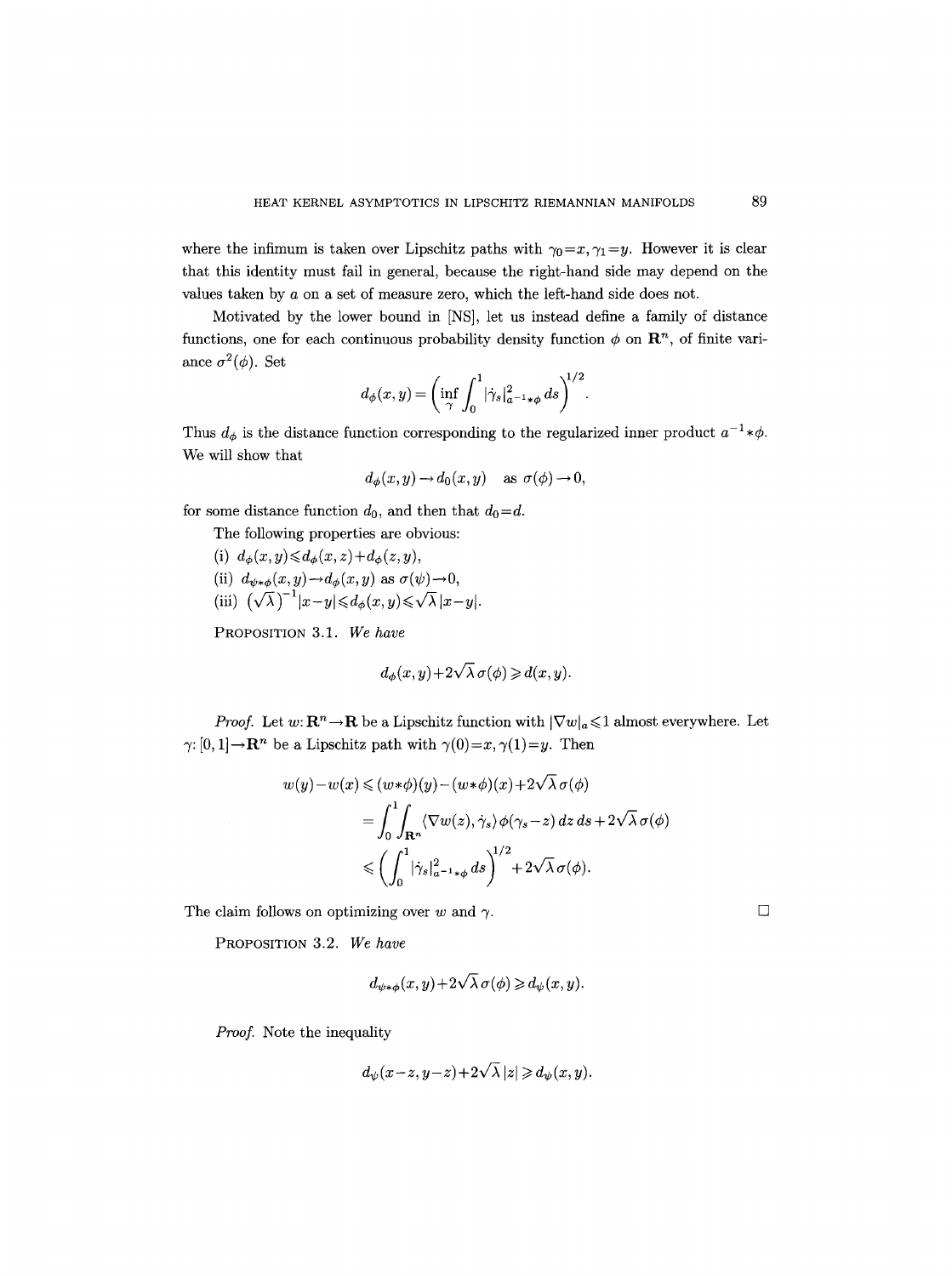We have

$$
d_{\psi*\phi}(x,y)^2 = \inf_{\gamma} \int_0^1 |\dot{\gamma}_s|_{(a^{-1}*\psi)*\phi}^2 ds
$$
  
\n
$$
= \inf_{\gamma} \int_{\mathbf{R}^n} \phi(z) \int_0^1 |\dot{\gamma}_s|_{(a^{-1}*\psi)(\gamma_s - z)}^2 ds dz
$$
  
\n
$$
\geq \int_{\mathbf{R}^n} \phi(z) d_{\psi}(x-z, y-z)^2 dz
$$

SO

$$
d_{\psi * \phi}(x, y) \geq d_{\psi}(x, y) - 2\sqrt{\lambda} \sigma(\phi).
$$

We deduce from Proposition 3.2 that

$$
\limsup_{\sigma(\psi)\to 0} d_{\psi}(x, y) \leq d_{\phi}(x, y) + 2\sqrt{\lambda} \,\sigma(\phi)
$$

SO

$$
\limsup_{\sigma(\psi)\to 0} d_{\psi}(x,y) \leqslant \liminf_{\sigma(\phi)\to 0} d_{\phi}(x,y).
$$

This shows that  $d_{\phi}(x, y)$  converges as  $\sigma(\phi) \to 0$ . We denote the limit by  $d_0(x, y)$  and note the following inequalities, obtained on passing to the limit in certain inequalities above:

- (i)  $d_0(x, y) \leq d_0(x, z) + d_0(z, y)$ ,
- (ii)  $(\sqrt{\lambda})^{-1}|x-y| \leq d_0(x,y) \leq \sqrt{\lambda} |x-y|$ ,
- (iii)  $d_0(x, y) \ge d(x, y)$ ,
- (iv)  $d_{\phi}(x,y)^2 \geq \int_{\mathbf{R}^n} \phi(z) d_0(x-z,y-z)^2 dz$ .

We postpone the argument which shows that  $d_0 = d$  until we can give it for a general manifold M, since we would have to repeat it then anyway.

Next we prove two localization results. Given an open set  $U \subseteq \mathbb{R}^n$ , denote by  $\varrho = \varrho_U$ the Euclidean distance to the boundary

$$
\varrho(x) = \inf\{|z - x| : z \notin U\}, \quad x \in U.
$$

Let  $a^{-1}$  be a metric on U with  $\lambda = \lambda(U) < \infty$ . Let  $a_1^{-1}, a_2^{-1}$  be extensions of  $a^{-1}$  to  $\mathbf{R}^n$  and suppose that  $\lambda^1(\mathbf{R}^n), \lambda^2(\mathbf{R}^n) < \infty$ . Denote by  $d_0^1, d_0^2$  the corresponding distance functions. We introduce a neighbourhood of the diagonal in  $U\times U$ : define

$$
\Lambda(U) = \{(x, y) \in U \times U : \varrho(x) + \varrho(y) > \lambda |y - x|\}.
$$

Recall that  $U(\varepsilon) = \{x \in U : \varrho(x) > \varepsilon\}.$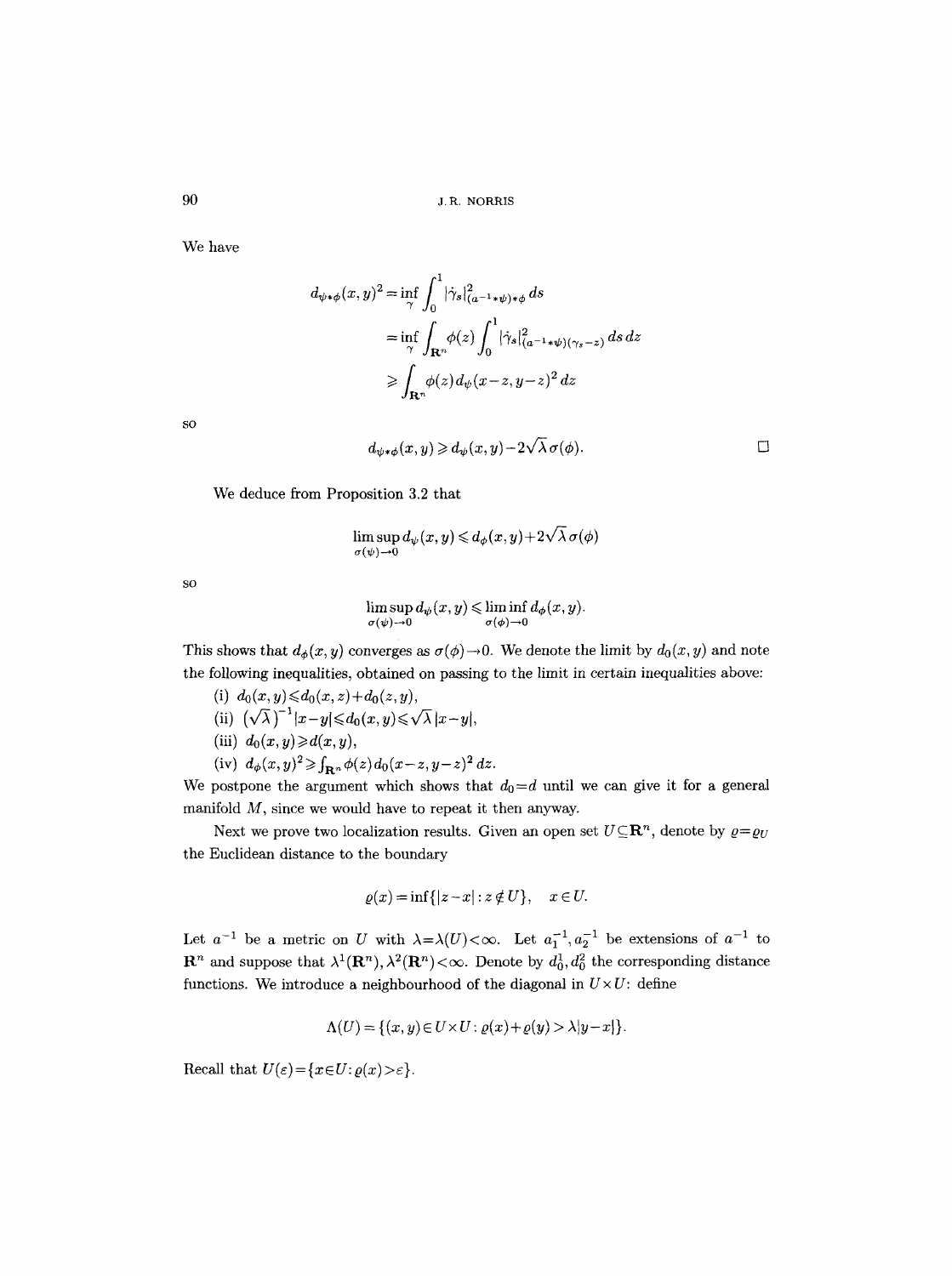PROPOSITION 3.3. *We have* 

$$
d_0^1 = d_0^2 \quad on \ \Lambda(U).
$$

*Proof.* Suppose  $(x, y) \in \Lambda(U)$ . Choose  $\varepsilon > 0$  so that

$$
\varrho(x)+\varrho(y)>\lambda|y-x|+2\varepsilon.
$$

Let  $\phi$  be a probability density function, supported in the ball of radius  $\varepsilon$  in  $\mathbb{R}^n$ . Let  $\gamma: [0, 1] \to \mathbf{R}^n$  be Lipschitz, with  $\gamma(0)=x, \gamma(1)=y$ . If  $\gamma_s \notin U(\varepsilon)$  for some s, then for  $i=1, 2$ ,

$$
d^i_\phi(x,y)^2\leqslant \lambda |y-x|^2<\lambda^{-1}\big(\varrho(x)+\varrho(y)-2\varepsilon\big)^2\leqslant \int_0^1\big|\dot\gamma_s\big|_{a_i^{-1}\ast\phi}^2\,ds
$$

On the other hand, if  $\gamma_s \in U(\varepsilon)$  for all s, then

$$
\int_0^1 |\dot{\gamma}_s|_{a_1^{-1}\ast\phi}^2 ds = \int_0^1 |\dot{\gamma}_s|_{a_2^{-1}\ast\phi}^2 ds.
$$

On taking the infimum over  $\gamma$  we find

$$
d_{\phi}^1(x, y) = d_{\phi}^2(x, y).
$$

The claim follows on letting  $\varepsilon \rightarrow 0$ .

We denote by  $d_0^U$  the common restriction to  $\Lambda(U)$  provided by Proposition 3.3.

We return to the case of a general Lipschitz Riemannian manifold  $M$ , with distance function d. The distance function corresponding to an open set  $U\subseteq M$  is given by

$$
d^{U}(x, y) = \sup \{w(y) - w(x)\},
$$

where the supremum is taken over Lipschitz functions  $w: U \to \mathbf{R}$  with  $|\nabla w| \leq 1$  almost everywhere in U. Of course  $d^U \ge d$  on  $U \times U$ . For each  $x \in M$  the set

$$
\{z \in M : d(x, z) \leq r\}
$$

is compact for all sufficiently small  $r>0$ . Denote by  $d(x, \infty)$  the supremum of such r. Define a neighbourhood of the diagonal in  $M \times M$  by

$$
\Delta(M) = \{(x, y) \in M \times M : d(x, y) < d(x, \infty) + d(y, \infty)\}.
$$

Note that, if U is a chart with  $\lambda(U)<\infty$ , then  $\Lambda(U)\subseteq\Delta(U)$ .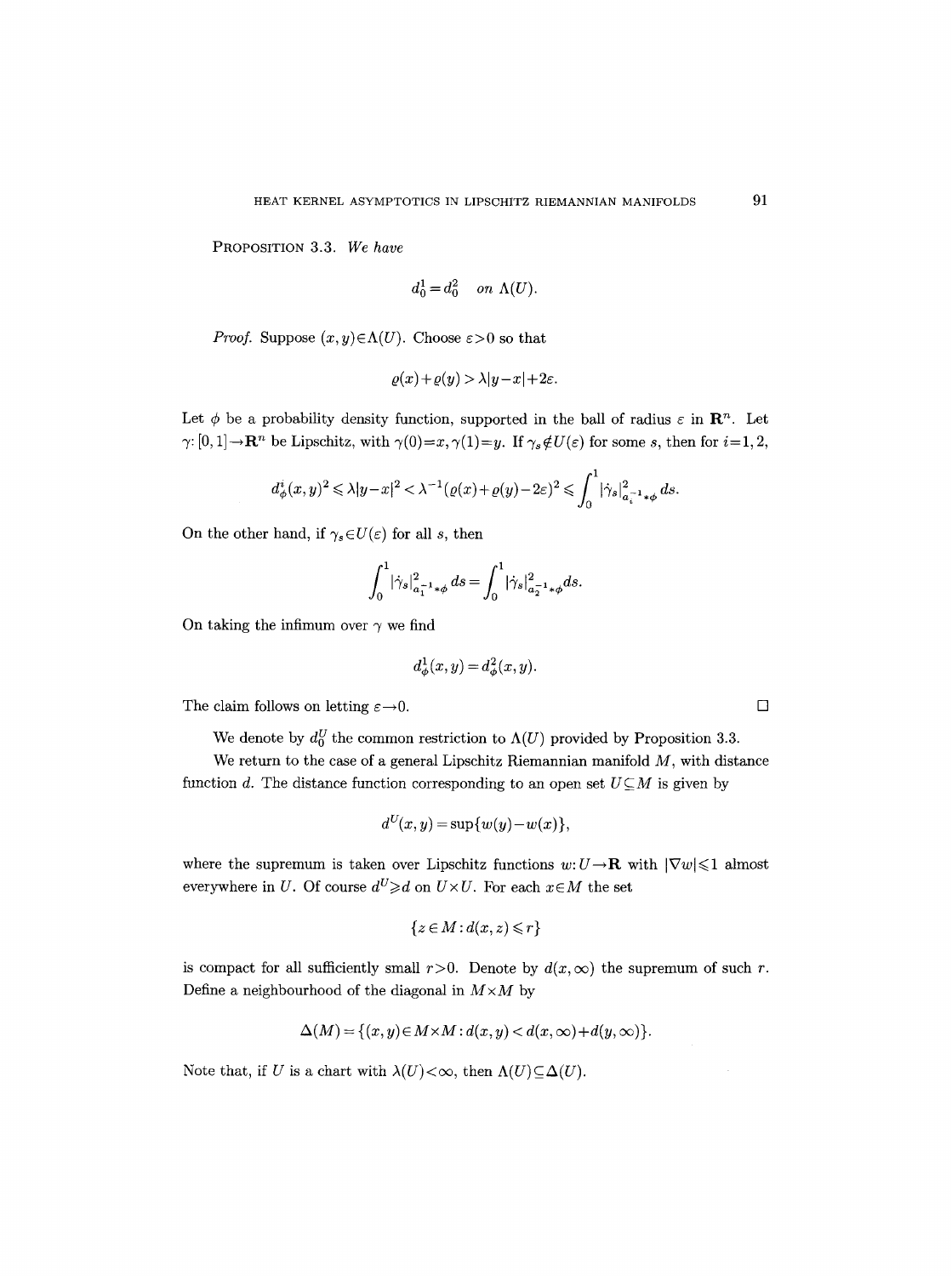**PROPOSITION 3.4. For any open set**  $U \subseteq M$  **we have** 

 $d^U=d$  on  $\Delta(U)$ .

*Proof.* Suppose that  $(x, y) \in \Delta(U)$  and that  $w: U \to \mathbf{R}$  is Lipschitz, with  $|\nabla w| \leq 1$  almost everywhere. Then

$$
w(y)-w(x) < d^U(x,\infty)+d^U(y,\infty).
$$

By adding a constant to  $w$ , we can assume that

$$
w(x) > -d^U(x,\infty), \quad w(y) < d^U(y,\infty).
$$

Hence the cut-off functions

$$
w^{-}(z) = -(w(x) + d^{U}(x, z))^{-}, \quad w^{+}(z) = (w(y) - d^{U}(y, z))^{+}
$$

are Lipschitz, of compact support, and satisfy  $|\nabla w^{\pm}| \leq 1$  almost everywhere. See for example [S1]. Set  $\tilde{w}=w^-\vee w\wedge w^+$ . Then  $\tilde{w}(x)\leqslant w(x), \tilde{w}(y)\geqslant w(y), \tilde{w}$  is Lipschitz, of compact support, and  $|\nabla \tilde{w}| \leq 1$  almost everywhere. Hence, if  $U \subseteq M$ , we can extend  $\tilde{w}$  to M by setting  $\widetilde{w}=0$  on  $M\setminus U$ . The claim follows on optimizing over w.

**PROPOSITION** 3.5. *Assume that U is a chart with*  $\lambda(U) < \infty$ . *Then* 

$$
d_0^U \geq d \quad on \ \Lambda(U).
$$

*Proof.* The restriction of the metric to U extends to a metric  $\tilde{a}^{-1}$  on  $\mathbb{R}^n$ . Denote by  $\tilde{d}$  the associated distance function. Then for  $(x, y) \in \Lambda(U)$ ,

$$
d_0^U(x, y) = \tilde{d}_0(x, y) \ge \tilde{d}(x, y) = d^U(x, y) = d(x, y)
$$

by Propositions 3.3 and 3.4.

We now extend the definition of  $d_0$  to M. Define

$$
d_0(x, y) = \inf \sum_{i=1}^k d_0^{U_i}(z_{i-1}, z_i),
$$

where the infimum is taken over all integers  $k \geqslant 1$ , all sequences of charts  $U_1, ..., U_k$  with  $\lambda(U_i) < \infty$ , and all sequences of points  $z_0, ..., z_k$  with  $z_0 = x, z_k = y$  and  $(z_{i-1}, z_i) \in \Lambda(U_i)$  for all i. Consistency with the old definition, when M has a global chart U with  $\lambda(U) < \infty$ , is an easy consequence of Proposition 3.3. The following properties hold:

- (i)  $d_0(x, y) \le d_0(x, z) + d_0(z, y)$ ,
- (ii)  $d_0(x,y) \leq \sqrt{\lambda(U)} |x-y|$  for  $(x,y) \in \Lambda(U)$ ,
- (iii)  $d_0(x, y) \ge d(x, y)$ .

Property (iii) follows from Proposition 3.5 and the triangle inequality for d.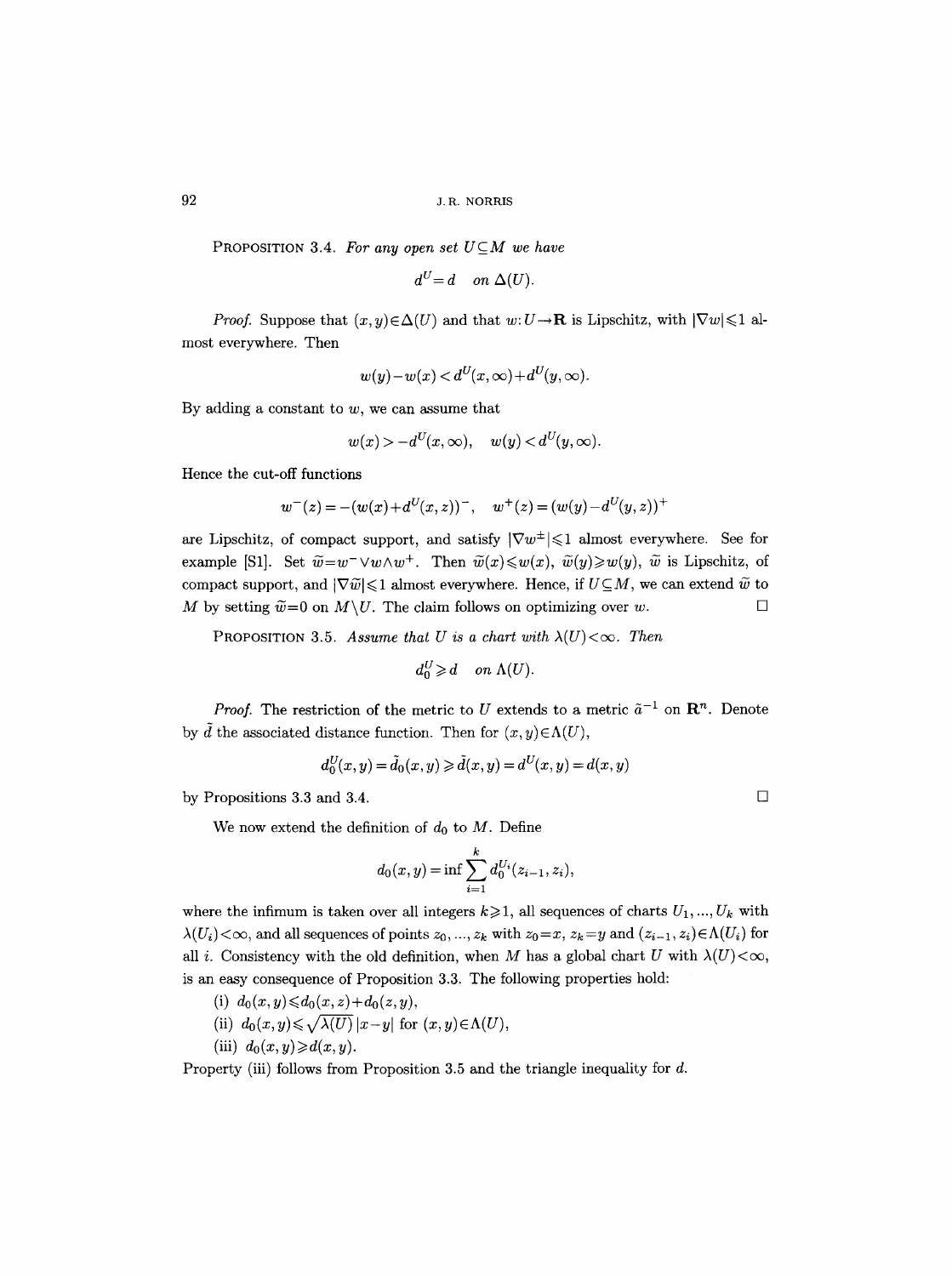THEOREM 3.6. We have  $d_0 = d$ .

*Proof.* Fix  $x \in M$  and set  $w(y) = d_0(x, y)$ . We shall show that w is Lipschitz, with  $|\nabla w| \leq 1$  almost everywhere. This implies that

$$
d(x, y) \geqslant w(y) - w(x) = d_0(x, y).
$$

Combined with (iii) above, this proves the theorem.

We can cover M by charts U with  $\lambda(U) < \infty$ . Then we can cover each chart U by Euclidean balls N such that for some  $\rho > 0$ , for all  $y, y' \in N$  and all  $|z| \leq \rho$ , we have  $(y-z, y'-z) \in \Lambda(U)$ . Then for  $y, y' \in N$  and  $|z| \leq \rho$ ,

$$
|w(y-z)-w(y'-z)| \leq d_0^U(y-z,y'-z) = \tilde{d}_0(y-z,y'-z) \leq \sqrt{\lambda(U)} \, |y-y'|,
$$

where  $\tilde{d}_0$  corresponds to some extension  $\tilde{a}^{-1}$  of the metric from U to the whole of  $\mathbb{R}^n$ . This shows, by taking  $z=0$ , that w is Lipschitz on N, and so has a bounded weak derivative on N.

Let  $\phi$  be a smooth probability density function, supported on the ball of radius  $\rho$ in  $\mathbb{R}^n$ . Set  $w_{\phi} = w * \phi$  on N. Then, for  $y, y' \in N$ ,

$$
w_{\phi}(y)-w_{\phi}(y')=\int_{|z|\leqslant e}\phi(z)(w(y-z)-w(y'-z))\,dz
$$

SO

$$
(w_{\phi}(y) - w_{\phi}(y'))^2 \leq \int_{|z| \leq \varrho} \phi(z) (w(y-z) - w(y'-z))^2 dz
$$
  

$$
\leq \int_{\mathbf{R}^n} \phi(z) \tilde{d}_0(y-z, y'-z)^2 dz \leq \tilde{d}_{\phi}(y, y')^2.
$$

We used the inequality (iv), written after Proposition 3.2, at the final step. Now  $\tilde{a}^{-1} * \phi$ is continuous, so given  $\varepsilon > 0$ , there is a  $\delta \in (0, \rho)$  such that, for  $y, y' \in N$ ,

$$
(\tilde{a}^{-1}*\phi)(y') \leq (1+\varepsilon)(\tilde{a}^{-1}*\phi)(y) = (1+\varepsilon)(a^{-1}*\phi)(y).
$$

Set  $\gamma_s = y + s(y' - y)$ . Then

$$
\tilde{d}_{\phi}(y,y')^2 \leqslant \int_0^1 |\dot{\gamma}_s|_{\tilde{a}^{-1}\ast\phi(\gamma_s)}^2 ds \leqslant (1+\varepsilon) \int_0^1 |\dot{\gamma}_s|_{\tilde{a}^{-1}\ast\phi(y)}^2 ds = (1+\varepsilon)|y-y'|_{a^{-1}\ast\phi(y)}^2.
$$

Hence

$$
|\nabla w_{\phi}|_{(a^{-1}*\phi)^{-1}} \leq 1 \quad \text{on } N.
$$

On letting  $\sigma(\phi) \to 0$ , we obtain  $|\nabla w|_a \leq 1$  almost everywhere on N, as required.  $\square$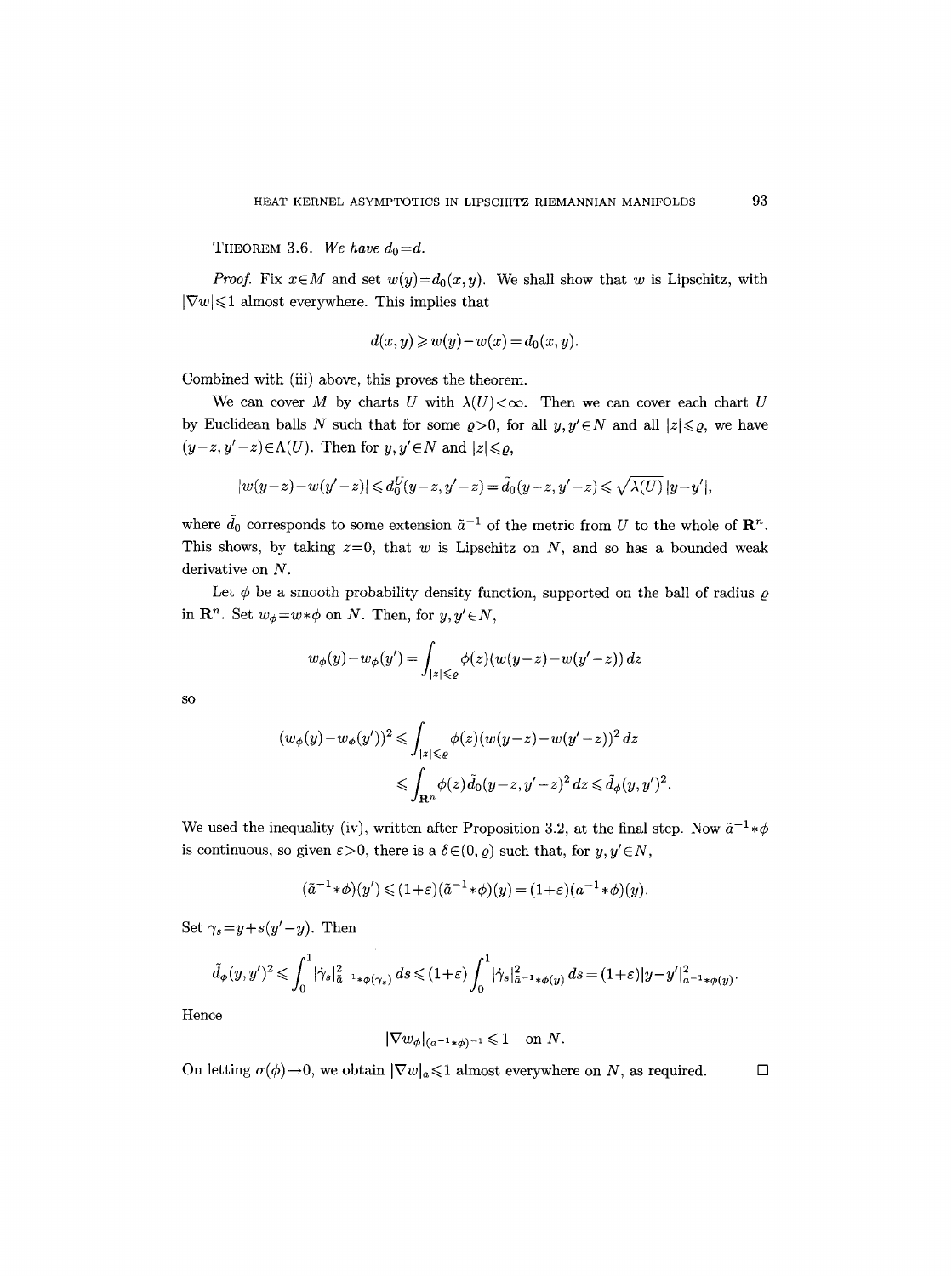We mention that the problem of characterizing the distance function  $d$  in terms of paths has already been solved by De Cecco and Palmieri [DP1], [DP2], who showed that  $d=\delta$ , where  $\overline{a}$ 

$$
\delta(x,y) = \sup_{N} \left( \inf_{\gamma \perp N} \int_0^1 |\dot{\gamma}_s|_{a^{-1}}^2 ds \right)^{1/2},
$$

where the supremum is taken over all sets  $N\subseteq M$  with  $m(N)=0$  and where the infimum is taken over all Lipschitz paths  $\gamma: [0, 1] \to M$  such that  $\gamma(0)=x$ ,  $\gamma(1)=y$  and  $\gamma(s) \notin N$  for almost all s.

Let us show directly, in the case where  $M=\mathbb{R}^n$  and  $\lambda(\mathbb{R}^n)<\infty$ , that  $\delta\leqslant d_0$ . Given  $\varepsilon > 0$ , we can find a continuous probability density function  $\phi$ , supported in the ball of radius  $\varepsilon$ , and a Lipschitz path  $\gamma: [0, 1] \to M$  with  $\gamma(0)=x, \gamma(1)=y$  such that

$$
\int_0^1 |\dot{\gamma}_s|_{a^{-1}\ast\phi}^2 ds \leq d_0(x,y)^2 + \varepsilon.
$$

Fix  $N \subseteq \mathbb{R}^n$  with  $m(N)=0$ . Define for  $z \in \mathbb{R}^n$ ,

$$
\eta_s(z) = \left(\frac{s}{\varepsilon} \land 1 \land \left(\frac{1-s}{\varepsilon}\right)\right) z
$$

and set

$$
N^{\gamma} = \left\{ z \in \mathbf{R}^n : \int_0^1 1_{\gamma_s + \eta_s(z) \in N} ds > 0 \right\}.
$$

By Fubini's theorem,  $m(N^{\gamma})=0$ , so we can find  $z \notin N^{\gamma}$  with  $|z| \leq \varepsilon$  such that

$$
\int_0^1 |\dot{\gamma}_s|_{a^{-1}(\gamma_s+z)}^2 ds \leq d_0(x,y)^2 + 2\varepsilon.
$$

But then  $\gamma+\eta(z)\perp N$  and

$$
\int_0^1 |\dot{\gamma}_s + \dot{\eta}_s(z)|_{a^{-1}}^2 ds \leq d_0(x, y)^2 + C(\lambda)\varepsilon.
$$

Since  $\varepsilon > 0$  and N were arbitrary, this shows that  $\delta \leq d_0$ .

It is easy to extend this inequality to general M, and to show that  $\delta \geq d$ . So we can recover De Cecco and Palmieri's result  $d=$  from Proposition 3.6.

## 4. Lower bounds

In this section we establish the lower bound needed to complete the proof of Theorem 1.1. We also complete the proofs of Theorems 1.2 and 1.3. Recall that  $M$  is a Lipschitz Riemannian manifold, m is a Borel measure on  $M$ , and the basic assumption  $(*)$  is in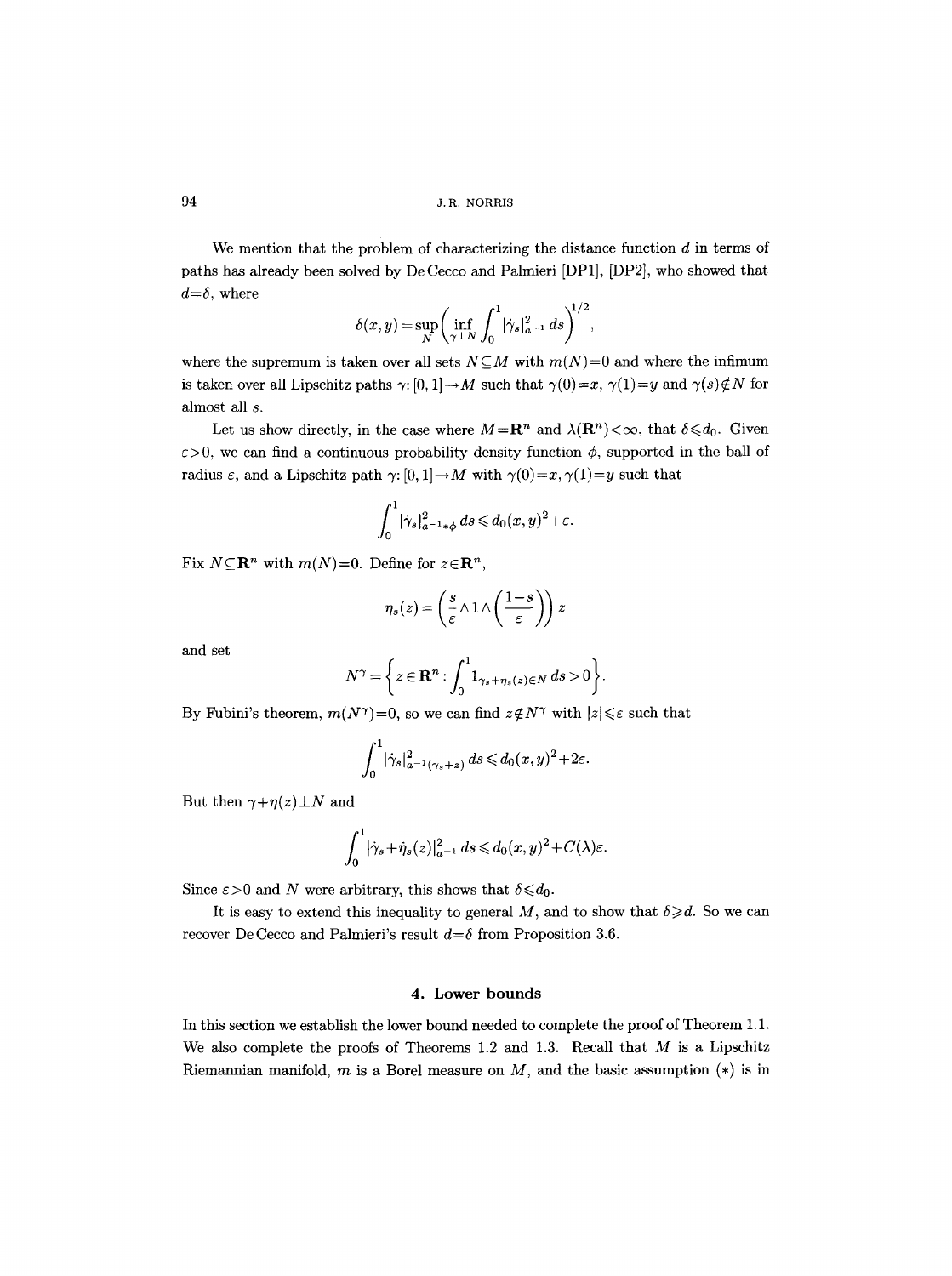force. We have to show that, for the Dirichlet heat kernel  $p_0(t, x, y)$ , for every compact set  $K \subseteq M$  and every  $\varepsilon > 0$ , there is a  $\delta > 0$  such that for all  $t \in (0,\delta)$  and  $x, y \in K$ ,

$$
t\log p_0(t,x,y) \geqslant -\frac{1}{4}d_0(x,y)^2 - \varepsilon.
$$

Whilst it would be nice to deduce such an asymptotic statement from a simple global lower bound, as we did for upper bounds in  $\S2$ , this has not been achieved. Indeed our analysis allows that the rate of convergence in the lower estimate as  $t\rightarrow 0$  may depend on the roughness of  $m$  and on the complexity of a minimizing sequence of paths for the distance function. In [N1], [N3] we proved estimates for heat kernels with rapidly oscillating coefficients, which show that this is inevitable.

We begin with the case where  $M=R^n$  with  $\lambda(R^n)<\infty$ , where most of the analysis is done. In the subcase where  $\mu$  is Lipschitz, the operator takes the form

$$
Lf = \sum_{i,j=1}^{n} \frac{\partial}{\partial x^i} \left( a^{ij}(x) \frac{\partial f}{\partial x^j} \right) + \left( \frac{\partial \log \mu}{\partial x^i} \right) a^{ij}(x) \frac{\partial f}{\partial x^j}
$$

and the global lower bound in  $[NS]$ , together with §3, gives the desired asymptotics. Another subcase, where a is constant on each side of a hyperplane and where  $\mu$  is the associated Riemannian volume, was dealt with recently by Zheng [Z]. Our method for the general case is an elaboration of the method used in [NS], in which  $\mu$  is approximated in  $L^2(M)$  by a Lipschitz function.

Next we prove a lower bound for the Dirichlet heat kernel  $p_0^U(t, x, y)$  of an open set  $U \subseteq \mathbb{R}^n$  with  $\lambda(U) < \infty$ . The method uses the upper bound of Theorem 2.1 to control  $p(t, x, \mathbf{R}^n \setminus U, y)$  together with the identity

$$
p_0^U(t, x, y) = p(t, x, y) - p(t, x, \mathbf{R}^n \setminus U, y).
$$

The general lower bound then follows by a chaining argument.

THEOREM 4.1. *Assume that*  $M = \mathbb{R}^n$  *and that*  $\lambda(\mathbb{R}^n) < \infty$ . For every  $R < \infty$  and  $\varepsilon > 0$  there is a  $\delta > 0$  such that for all  $t \in (0, \delta)$  and  $x, y \in \mathbb{R}^n$  with  $|x|, |y| \le R$ ,

$$
t\log p(t,x,y) \geqslant -\frac{1}{4}d_0(x,y)^2 - \varepsilon.
$$

*Proof.* Denote by  $\rho_{\tau}$  the classical heat kernel in  $\mathbb{R}^{n}$ ,

$$
\varrho_{\tau}(x) = (4\pi\tau)^{-n/2} e^{-|x|^2/4\tau}.
$$

Let  $d_{\tau}$  denote the Riemannian distance function corresponding to the smoothed metric  $a^{-1} * \varrho_{\tau}$ , which was written as  $d_{\varrho_{\tau}}$  in §3. We know by §3 that for all  $x, y$ ,

$$
d_{\tau}(x, y) \to d_0(x, y) \quad \text{as } \tau \to 0
$$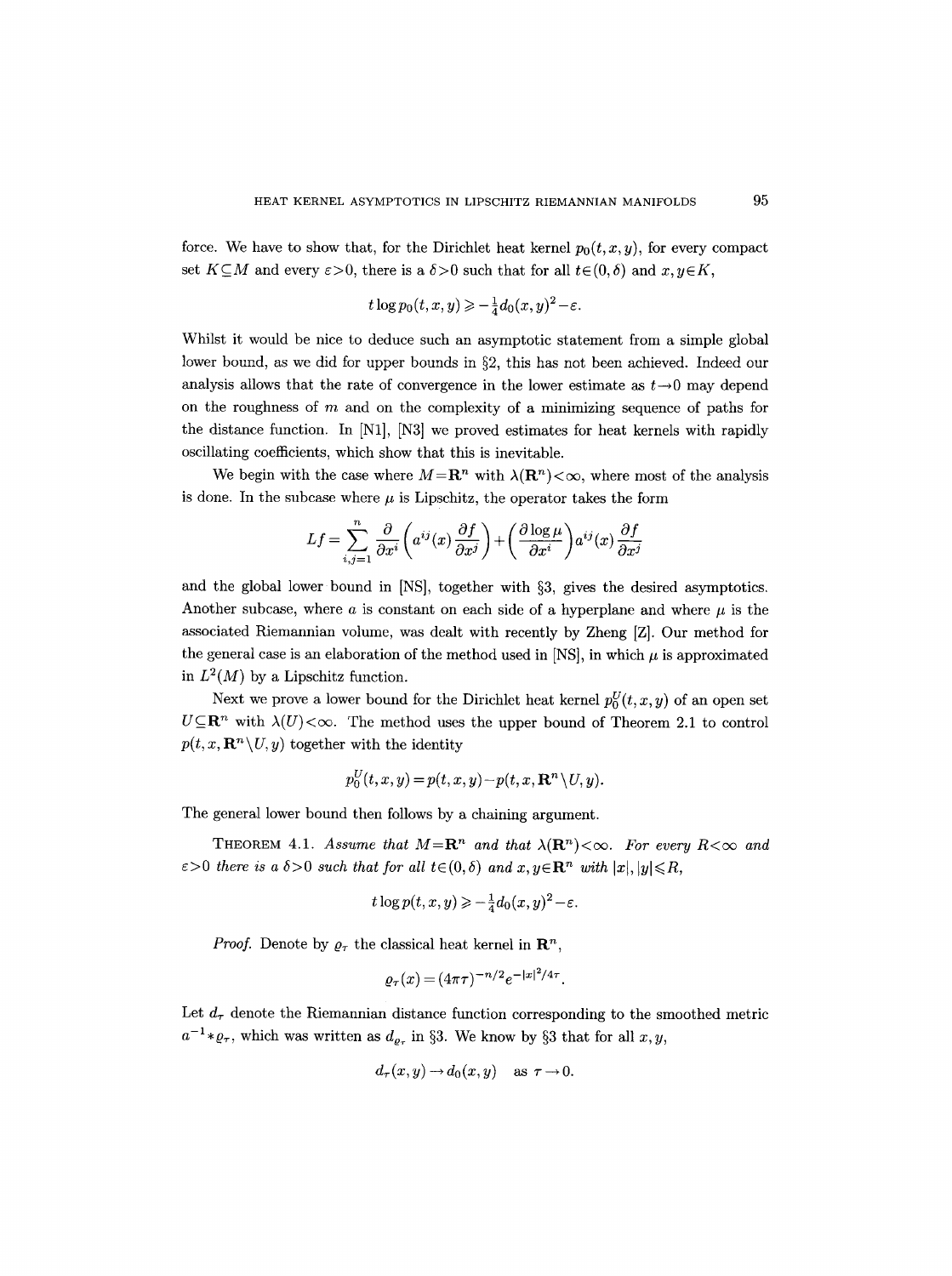By equicontinuity, this convergence is uniform on compact sets.

Fix  $R \in (0, \infty)$  and  $\beta, \delta, \eta, \tau \in (0, \frac{1}{2})$ . Fix also  $t \in (0, 1]$  and  $x, y \in \mathbb{R}^n$  with  $|x|, |y| \le R$ . We can find a Lipschitz path  $\gamma$ :  $[0, t] \rightarrow \mathbb{R}^n$  such that

$$
\gamma_s = \begin{cases} x & \text{for } s \leq \frac{1}{2}\beta t, \\ y & \text{for } s \geqslant \left(1 - \frac{1}{2}\beta\right)t \end{cases}
$$

and

$$
\int_0^t |\dot{\gamma}_s|_{a^{-1}*\varrho_\tau}^2 ds = \frac{d_\tau(x, y)^2}{(1 - \beta)t},
$$

and then moreover, for all s,

$$
|\gamma_s| \leq \lambda R, \quad |\dot{\gamma}_s| \leq C |y - x|/t.
$$

Choose  $r \in (0, \infty)$  so that

$$
\int_{|z|>r} \varrho_\tau \, dz \leq \frac{1}{2} \lambda^{-4} \delta^2
$$

and then  $\sigma \in (0, \infty)$  so that

$$
\int_{|z| \le R+r+\lambda R} (\varrho_\sigma * \mu - \mu)^2 dz \le \frac{1}{2} \lambda^{-2} \tau^{n/2} \delta^2.
$$

Set  $\psi_s(z) = \varrho_\tau(z-\gamma_s)$  and  $\nu = \varrho_s*\mu$ . Then  $\lambda^{-1} \leq \nu(z) \leq \lambda$  for all z. Moreover for all  $s \in [0, t]$ ,

$$
\int_{\mathbf{R}^n} ((\mu/\nu)-1)^2 \psi_s dz \le \tau^{-n/2} \lambda^2 \int_{|z| \le R+r+\lambda R} (\mu-\nu)^2 dz + \lambda^4 \int_{|z|>r} \varrho_\tau dz \le \delta^2.
$$

Consider the probability measure  $\pi$  on  $\mathbb{R}^n$  given by

$$
d\pi/dm \propto \psi_{t/2}/\nu.
$$

The normalizing constant is then

$$
\alpha = \int_{\mathbf{R}^n} (\psi_{t/2}/\nu) \, dm
$$

and by Jensen's inequality

$$
1-\alpha \leqslant \int_{\mathbf{R}^n} (1-(\mu/\nu)) \psi_{t/2} \, dz \leqslant \delta.
$$

In particular  $\alpha \ge \frac{1}{2}$ , so  $|d\pi/dm| \le 2\lambda \tau^{-n/2}$ .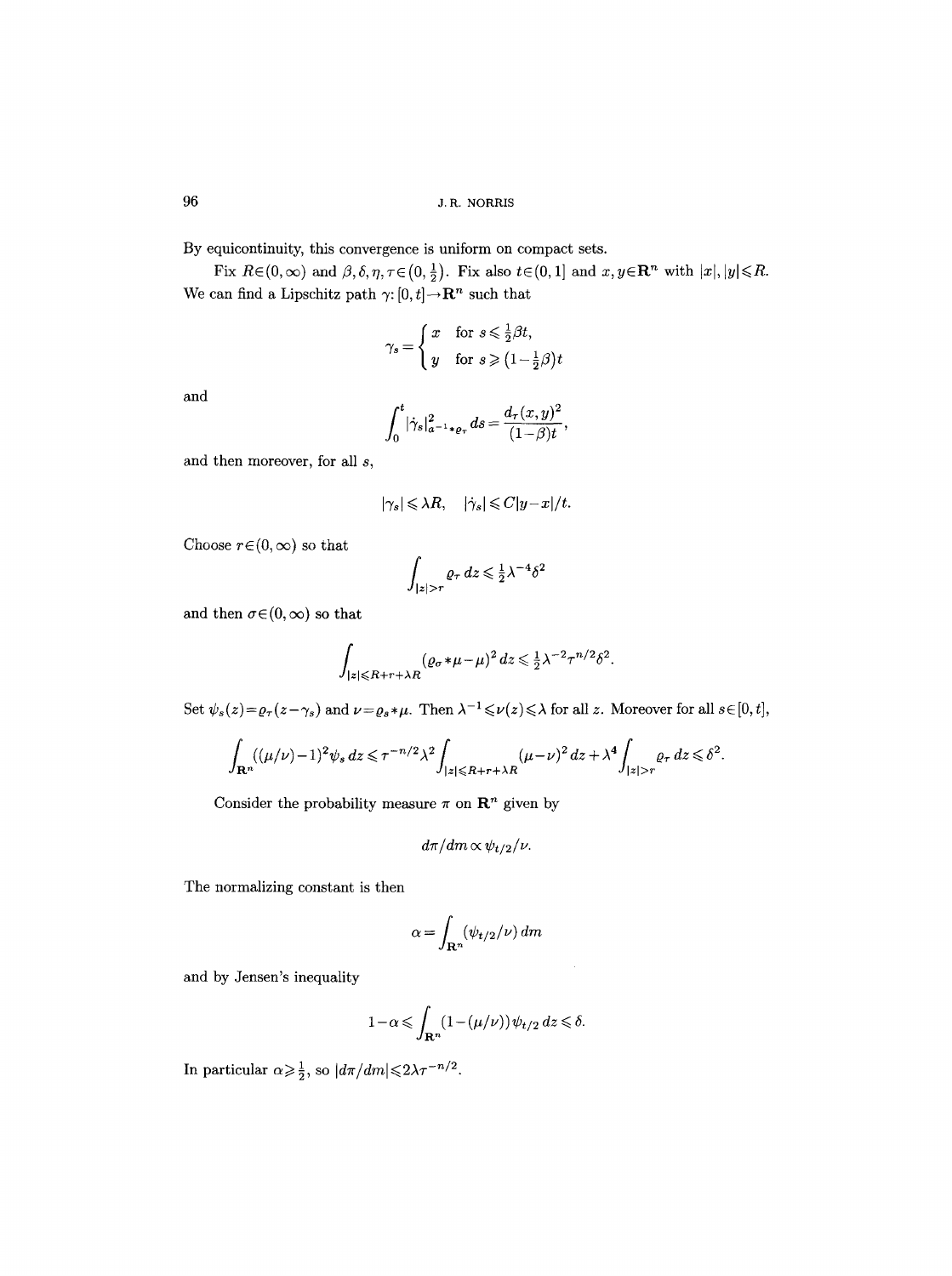We have

$$
p(t, x, y) = \int_{\mathbf{R}^n} p\left(\frac{1}{2}t, x, z\right) p\left(\frac{1}{2}t, z, y\right) m(dz)
$$
  
\n
$$
\geq C^{-1} \tau^{n/2} \int_{\mathbf{R}^n} p\left(\frac{1}{2}t, x, z\right) p\left(\frac{1}{2}t, z, y\right) \pi(dz)
$$

so by Jensen's inequality again

$$
\log p(t, x, y) \geq -C + \frac{1}{2}n \log \tau + \alpha^{-1} \{ G(\frac{1}{2}t) + \widehat{G}(\frac{1}{2}t) \},\tag{\dagger}
$$

where

$$
G(s) = \int_{\mathbf{R}^n} (\psi_s/\nu)(z) \log p(s, x, z) m(dz),
$$
  

$$
\widehat{G}(s) = \int_{\mathbf{R}^n} (\psi_s/\nu)(z) \log p(s, z, y) m(dz).
$$

The following crude Gaussian bounds are due in the case  $\mu \equiv 1$  to Aronson [A]. See for example [D2]. The extension to general  $\mu$  is straightforward. Details may be found, for example, in [N3]. There is a constant  $C(\lambda, n) < \infty$  such that, for all  $t > 0$  and  $x, y \in \mathbb{R}^n$ ,

$$
C^{-1}t^{-n/2}e^{-C|y-x|^2/t}\leqslant p(t,x,y)\leqslant C t^{-n/2}e^{-|y-x|^2/Ct}.
$$

We deduce that

$$
G(\frac{1}{2}\beta t) \geq -C - \frac{1}{2}n\log(\frac{1}{2}\beta t) - C\tau/(\beta t).
$$

Fix  $\varkappa > 0$  and set  $p_s(z) = p(s, x, z) + \varkappa$ . Define

$$
G_{\varkappa}(s) = \int_{\mathbf{R}^n} (\psi_s/\nu) \log p_s \, dm.
$$

Then by an obvious extension of Proposition 1.5,  $G_{\varkappa}$  is differentiable almost everywhere with

$$
G'_{\varkappa}(s) = \int_{\mathbf{R}^n} \langle \nabla \log p_s, a \nabla \log p_s \rangle (\psi_s/\nu) dm
$$
  
\n
$$
- \int_{\mathbf{R}^n} \langle \nabla \log \psi_s, a \nabla \log p_s \rangle (\psi_s/\nu) dm
$$
  
\n
$$
+ \int_{\mathbf{R}^n} \langle \nabla \log \nu, a \nabla \log p_s \rangle (\psi_s/\nu) dm
$$
  
\n
$$
+ \int_{\mathbf{R}^n} \langle \dot{\gamma}_s, \nabla \log p_s \rangle (\psi_s/\nu) dm
$$
  
\n
$$
+ \int_{\mathbf{R}^n} \langle \dot{\gamma}_s, \nabla \log p_s \rangle ((\mu/\nu) - 1) \psi_s dz
$$
  
\n
$$
- \int_{\mathbf{R}^n} \langle \dot{\gamma}_s, \nabla \log \psi_s \rangle ((\mu/\nu) - 1) (\log p_s) \psi_s dz
$$
  
\n
$$
= I_1 + I_2 + I_3 + I_4 + I_5 + I_6.
$$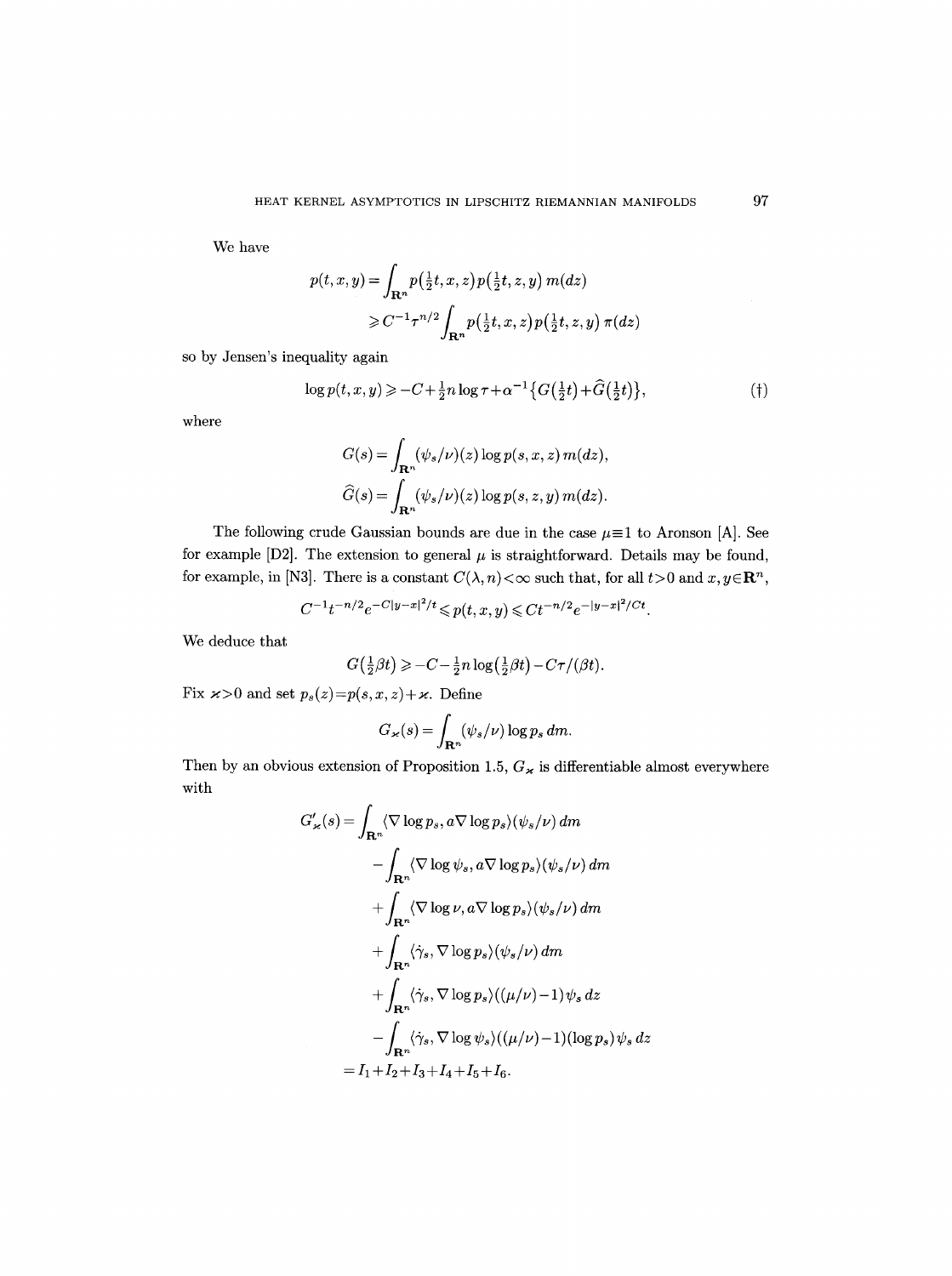98 **a.**  $J.R. NORRIS$ 

Note that  $I_1>0$ . We exploit this fact using quadratic inequalities of the form  $A^2+AB\geqslant-\frac{1}{4}B^2$  to obtain a lower bound for  $G'_{\varkappa}(s)$ . We have

$$
\frac{1}{3}\eta I_1 + I_2 \geq -\frac{C}{\eta} \int_{\mathbf{R}^n} |\nabla \log \psi_s|^2 \psi_s dz \geq -\frac{C}{\eta \tau},
$$
\n
$$
\frac{1}{3}\eta I_1 + I_3 \geq -C \|\nabla \log \nu\|_{\infty}^2 / \eta,
$$
\n
$$
(1-\eta)I_1 + I_4 \geq -\frac{1}{4(1-\eta)} \int_{\mathbf{R}^n} |\dot{\gamma}_s|_{a^{-1}(z)}^2 (\mu/\nu)(z) \psi_s(z) dz
$$
\n
$$
\geq -\frac{1}{4(1-\eta)} \int_{\mathbf{R}^n} |\dot{\gamma}_s|_{a^{-1}(z)}^2 \psi_s(z) dz - C |\dot{\gamma}_s|^2 \int_{\mathbf{R}^n} ((\mu/\nu) - 1)^2 \psi_s dz
$$
\n
$$
\geq -|\dot{\gamma}_s|_{a^{-1}*\varrho_\tau}^2 / 4(1-\eta) - C\delta^2 |y - x|^2 / t^2,
$$
\n
$$
\frac{1}{3}\eta I_1 + I_5 \geq -\frac{C}{\eta} |\dot{\gamma}_s|^2 \int_{\mathbf{R}^n} ((\mu/\nu) - 1)^2 \psi_s dz
$$
\n
$$
\geq -C\delta^2 |y - x|^2 / \eta t^2,
$$
\n
$$
I_6 \geq -\frac{C}{\eta} |\dot{\gamma}_s|^2 \int_{\mathbf{R}^n} ((\mu/\nu) - 1)^2 \psi_s dz - \eta \int_{\mathbf{R}^n} |\nabla \log \psi_s|^2 (\log p_s)^2 \psi_s dz.
$$

To estimate this final integral we use the crude Gaussian bounds above, which imply for  $\frac{1}{2}\beta t\!\leqslant\!s\!\leqslant\!\frac{1}{2}t,$ 

$$
(\log p_s)^2 \leq (1+|z-x|^2)^2/s^2 \leq C(1+|y-x|^4+|z-\gamma_s|^4)/\beta^2t^2,
$$

where we have used

$$
|z-x|\leqslant |z-\gamma_s|+|\gamma_s-x|\leqslant |z-\gamma_s|+Cs|y-x|/t.
$$

Then

$$
\int_{\mathbf{R}^n} |\nabla \log \psi_s|^2 (\log p_s)^2 \psi_s dz \leqslant C(1+|y-x|^4)/\beta^2 \tau t^2.
$$

Thus we obtain for  $\frac{1}{2}\beta t\!\leqslant\!s\!\leqslant\!\frac{1}{2} t$  the lower bound

$$
G'_{\varkappa}(s) \ge -|\dot{\gamma}_s|_{a^{-1}*\varrho_{\tau}}^2/4(1-\eta) - (C/t^2)(\delta^2|y-x|^2/\eta+\eta(1+|y-x|^4)/\beta^2\tau) - C(1/\eta\tau + ||\nabla \log \nu||_{\infty}^2/\eta).
$$

Hence

$$
G_{\varkappa}(\frac{1}{2}t) = G_{\varkappa}(\frac{1}{2}\varepsilon t) + \int_{\beta t/2}^{t/2} G'_{\varkappa}(s)
$$
  
\n
$$
\ge -\frac{1}{4(1-\eta)} \int_0^{t/2} |\dot{\gamma}_s|_{a^{-1}*\varrho_\tau}^2 ds
$$
  
\n
$$
-(C/t)(\delta^2|y-x|^2/\eta + \tau/\beta + \eta(1+|y-x|^4)/\beta^2 \tau)
$$
  
\n
$$
-Ct(1/\eta\tau + ||\nabla \log \nu||_{\infty}^2/\eta).
$$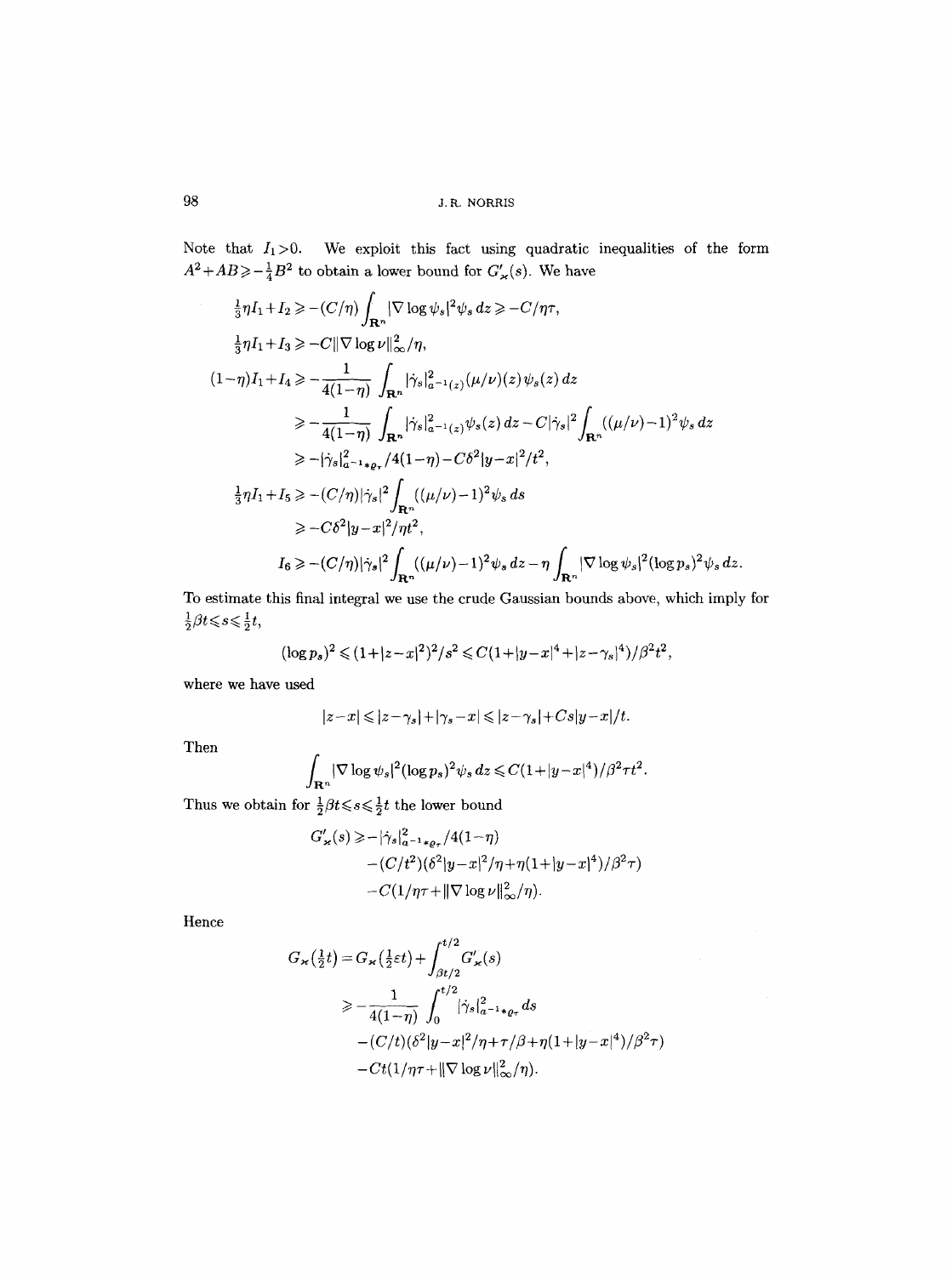The right-hand side is independent of  $\varkappa > 0$ , and so is also a lower bound for  $G(\frac{1}{2}t)$ .

By symmetry there is an analogous lower bound for  $\widehat{G}(\frac{1}{2}t)$ . Hence, on substituting in  $(+)$ , we obtain

$$
t \log p(t, x, y) \ge -d_{\tau}(x, y)^{2}/4(1-\eta)(1-\beta)(1-\delta) -C(\delta^{2}|y-x|^{2}/\eta+\tau/\beta+\eta(1+|y-x|^{4})/\beta^{2}\tau) -Ct^{2}(1/\eta\tau+\|\nabla \log \nu\|_{\infty}^{2}/\eta).
$$

Given  $\varepsilon > 0$ , we can choose  $\beta$ , then  $\tau$ , then  $\eta$ , then  $\delta$ , so that for all  $|x|, |y| \le R$ ,

$$
t\log p(t,x,y) \geqslant -\frac{1}{4}d_0(x,y)^2 - \varepsilon - Ct^2(1/\eta\tau + \|\nabla \log \nu\|_{\infty}^2/\eta).
$$

The result follows.  $\Box$ 

The following lemma is the first step in extending Theorem 4.1 to a general manifold M.

LEMMA 4.2. Let  $U \subseteq M$  be a chart with  $\lambda(U) < \infty$ . For every  $\varepsilon > 0$  and every compact *set*  $K \subseteq \Delta(U)$ , *there is a*  $\delta > 0$  *such that for all t* $\in (0, \delta)$  *and*  $(x, y) \in K$ ,

$$
t\log p_0^U(t,x,y) \geqslant -\frac{1}{4}d_0^U(x,y)^2 - \varepsilon.
$$

*Proof.* The assertion is independent of  $M\U$  so, since U is a chart, we can assume that  $M = \mathbb{R}^n$  and  $\lambda(\mathbb{R}^n) = \lambda(U)$ . In this case we have

$$
p_0^U(t,x,y) = p(t,x,y) - p(t,x,\mathbf{R}^n \setminus U,y).
$$

Given  $K \subseteq \Delta(U)$  compact, there is an  $\eta > 0$  such that, for all  $(x, y) \in K$ ,

$$
d(x, \mathbf{R}^n \setminus U, y)^2 \geq (d(x, \infty) + d(\infty, y))^2 > d(x, y)^2 + 12\eta.
$$

By Theorems 2.1 and 4.1, given  $\varepsilon > 0$ , there is a  $\delta > 0$  such that for all  $t \in (0, \delta)$  and  $(x, y) \in K$ ,

$$
t \log p(t, x, y) \geqslant -\frac{1}{4} d(x, y)^2 - \varepsilon,
$$
  

$$
t \log p(t, x, \mathbf{R}^n \setminus U, y) \leqslant -\frac{1}{4} d(x, \mathbf{R}^n \setminus U, y)^2 + \varepsilon.
$$

Hence, provided that  $\delta \leq \varepsilon \leq \eta$ , we have

$$
\frac{p(t,x,{\bf R}^n\backslash U,y)}{p(t,x,y)}\leqslant e^{-\eta/t}\leqslant e^{-1}
$$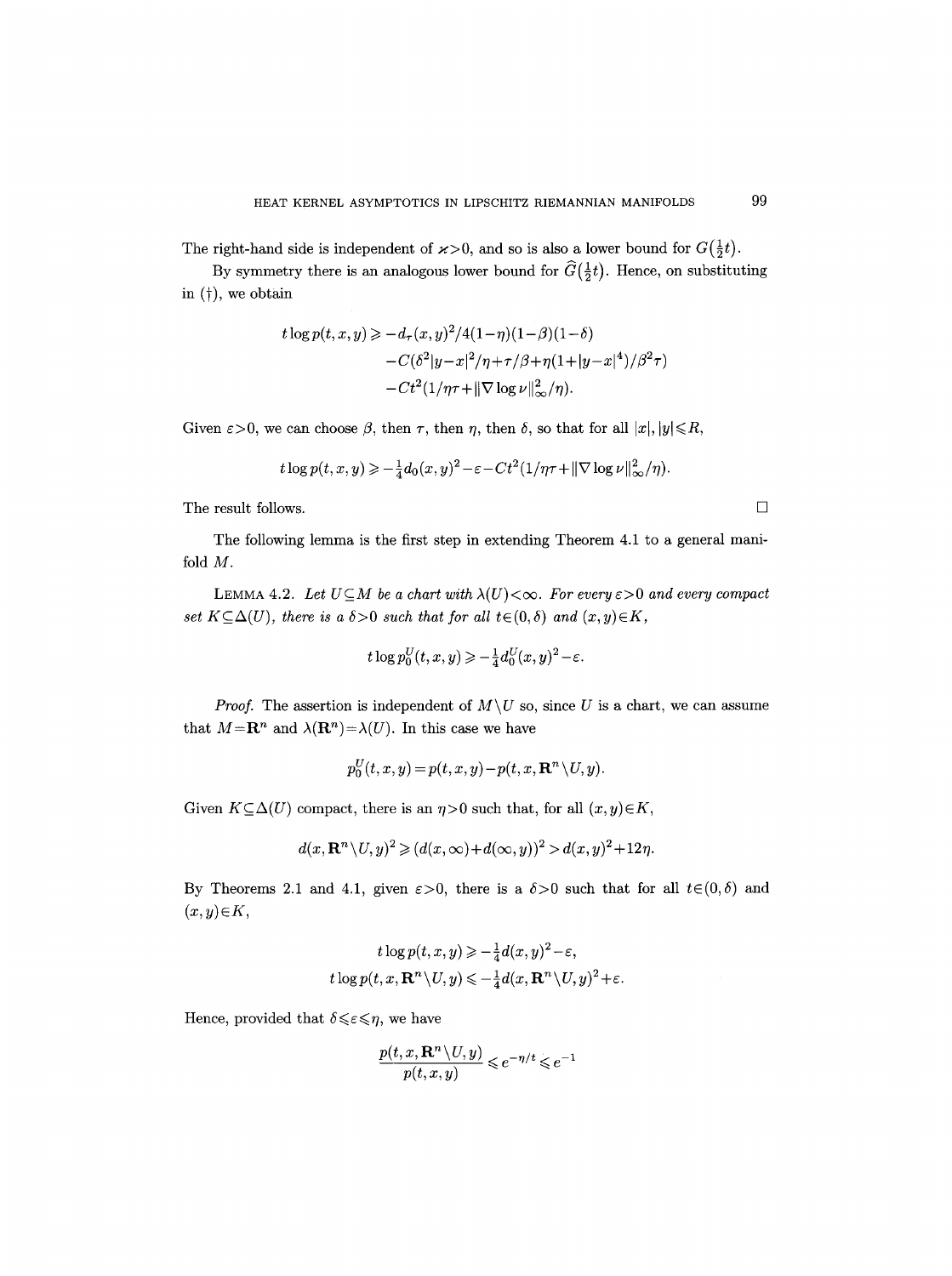and

$$
t\log p_0^U(t,x,y) \geqslant t\log p(t,x,y) + t\log(1-e^{-1}) \geqslant -\frac{1}{4}d(x,y)^2 - 2\varepsilon.
$$

We can now complete the proof of Theorem 1.1. We have to show that, for every  $\varepsilon > 0$  and every compact set  $K \subseteq M$ , there is a  $\delta > 0$  such that for all  $t \in (0, \delta)$  and  $x, y \in K$ ,

$$
t\log p_0(t,x,y) \geqslant -\frac{1}{4}d_0(x,y)^2 - \varepsilon.
$$

Recall that the distance function  $d_0$  is defined by

$$
d_0(x, y) = \inf \sum_{i=1}^k d_0^{U_i}(z_{i-1}, z_i),
$$

where the infimum is taken over all integers  $k\geqslant 1$ , all sequences of charts  $U_1, ..., U_k$  with  $\lambda(U_i)<\infty$ , and all sequences of points  $z_0, ..., z_k$  with  $z_0=x, z_k=y$  and  $(z_{i-1}, z_i)\in \Lambda(U_i)$ for all i. Hence, given  $\varepsilon > 0$ , we can cover  $M \times M$  by open sets of the form  $N_0 \times N_k$  where  $k\geqslant 1$  is an integer and where there is a sequence of charts  $U_1, ..., U_k$  with  $\lambda(U_i)<\infty$ and a sequence of open sets  $N_1, ..., N_{k-1}$  such that  $N_i$  is relatively compact for all i,  $N_{i-1} \times N_i \subseteq \Lambda(U_i)$  for all  $i \geq 1$ , and

$$
d_0(x_0, x_k) \geqslant \sum_{i=1}^k d_0^{U_i}(x_{i-1}, x_i) - \varepsilon
$$

whenever  $x_i \in N_i$  for all i.

By Lemma 4.2, there is a  $\delta > 0$  such that for all  $t \in (0, \delta)$  and  $x_i \in \overline{N}_i$ ,

$$
t\log p_0(t, x_{i-1}, x_i) \geqslant -\frac{1}{4}d_0^{U_i}(x_{i-1}, x_i)^2 - \varepsilon/k.
$$

For any  $\pi_1, ..., \pi_k \ge 0$  with  $\pi_1 + ... + \pi_k = 1$ , we have

$$
p_0(t, x_0, x_k) \geq \int_{N_1} m(dx_1) \dots \int_{N_{k-1}} m(dx_{k-1}) \prod_{i=1}^{k-1} p(\pi_i t, x_{i-1}, x_i)
$$

so for all  $x_0 \in N_0, x_k \in N_k$ ,

$$
t \log p_0(t, x_0, x_k) \geq \sum_{i=1}^{k-1} t \log m(N_i) + \inf \sum_{i=1}^{k-1} t \log p(\pi_i t, x_{i-1}, x_i),
$$

where the infimum is taken over all  $x_1 \in N_1, ..., x_{k-1} \in N_{k-1}$ . We can find  $x_1^* \in \overline{N}_1, ...,$  $x_{k-1}^* \in \overline{N}_{k-1}$  where this infimum is achieved. Take

$$
\pi_i = \frac{d_0^{U_i}(x_{i-1}^*, x_i^*)}{\sum_{j=1}^{k-1} d_0^{U_j}(x_{j-1}^*, x_j^*)},
$$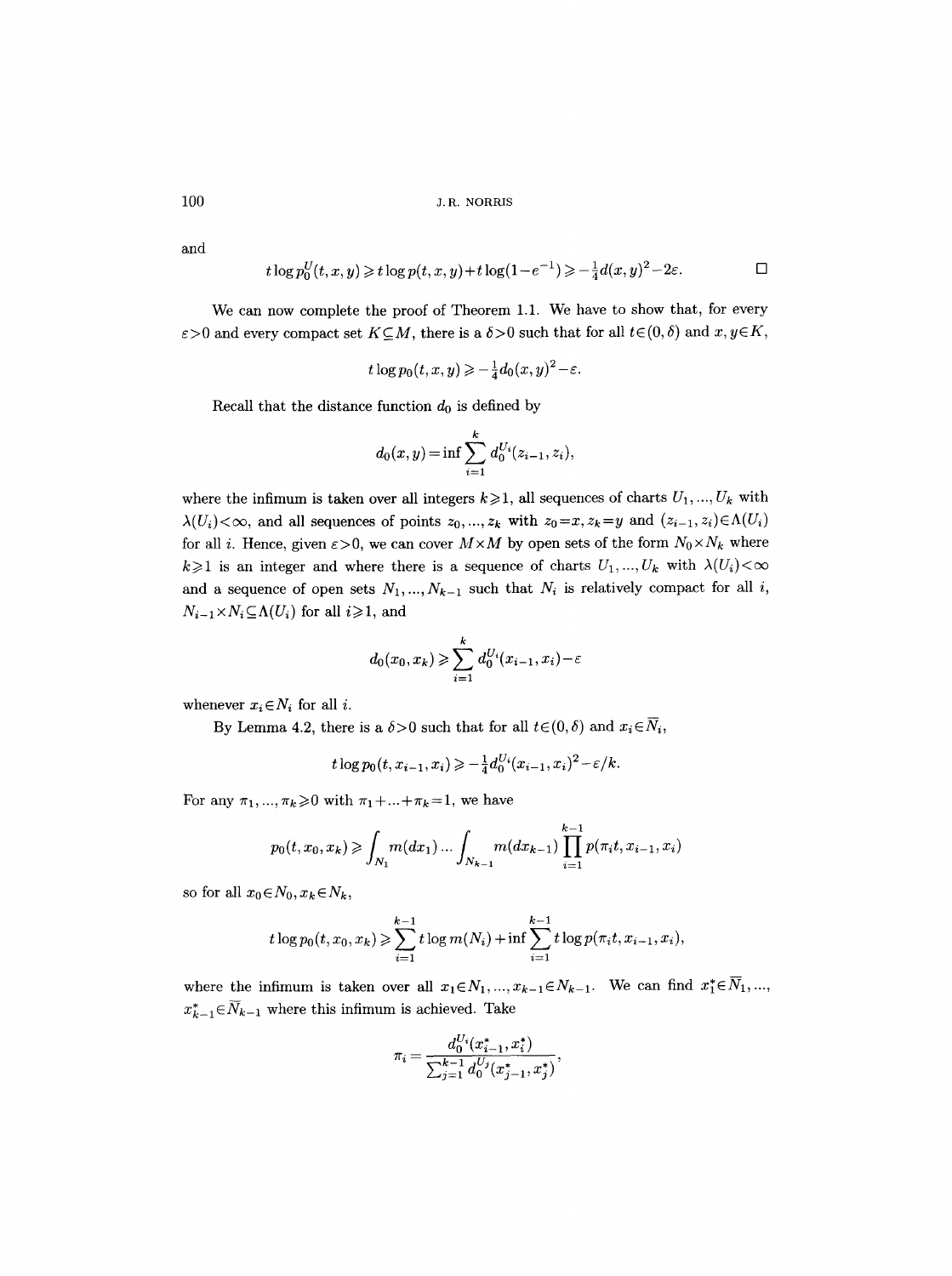where  $x_0^* = x_0, x_k^* = x_k$ . Choose  $\delta > 0$  sufficiently small that for all  $t \in (0, \delta)$ ,

$$
\sum_{i=1}^{k-1} t \log m(N_i) \leq \varepsilon.
$$

Then for  $t \in (0, \delta)$  and  $x_0 \in N_0$ ,  $x_k \in N_k$  we have

$$
t \log p_0(t, x_0, x_k) \geq \sum_{i=1}^{k-1} t \log m(N_i) - \sum_{i=1}^{k-1} d_0^{U_i} (x_{i-1}^*, x_i^*)^2 / 4\pi_i - \varepsilon
$$
  

$$
\geq -\frac{1}{4} d_0 (x_0, x_k)^2 - 3\varepsilon.
$$

This completes the proof of Theorem 1.1.

A small variation on the argument just used also gives the lower bound needed to complete the proof of Theorem 1.2. For we have for a non-empty closed set  $K\subseteq M$  and  $s \in (0, t)$ ,

$$
p_0(t, x, K, y) \geqslant \int_K p_0(s, x, z) p_0(t - s, z, y) m(dz)
$$

and

$$
d(x, K, y) = \inf_{z \in K} (d_0(x, z) + d_0(z, y)).
$$

So, provided  $K$  is the closure of its interior we can re-run the preceding argument with  $p_0(t, x, y)$  replaced by  $p_0(t, x, K, y)$  and  $d(x, y)$  replaced by  $d(x, K, y)$ , where we make the additional requirement that  $N_i \subseteq K$  for some *i*.

Finally we prove the principle of not feeling the boundary, Theorem 1.3. Recall that for  $U\subseteq M$  open we set

$$
\Delta_M(U) = \{(x, y) \in U \times U : d(x, y) < d(x, M \setminus U, y)\}.
$$

We have to show that, uniformly on compacts in  $\Delta_M(U)$ ,

$$
p_{M\setminus U}(t,x,y)/p(t,x,y) \to 1,
$$
  

$$
p_0^U(t,x,y)/p_0(t,x,y) \to 1.
$$

We have

$$
p_{M\setminus U}(t,x,y) = p(t,x,y) - p(t,x,M\setminus U,y),
$$
  
\n
$$
p_0^U(t,x,y) = p_0(t,x,y) - p_0(t,x,M\setminus U,y).
$$

Given  $K \subseteq \Delta_M(U)$  compact, there is an  $\varepsilon > 0$  such that, for all  $(x, y) \in K$ ,

$$
d(x, M \setminus U, y)^2 \geq d(x, y)^2 + 12\varepsilon.
$$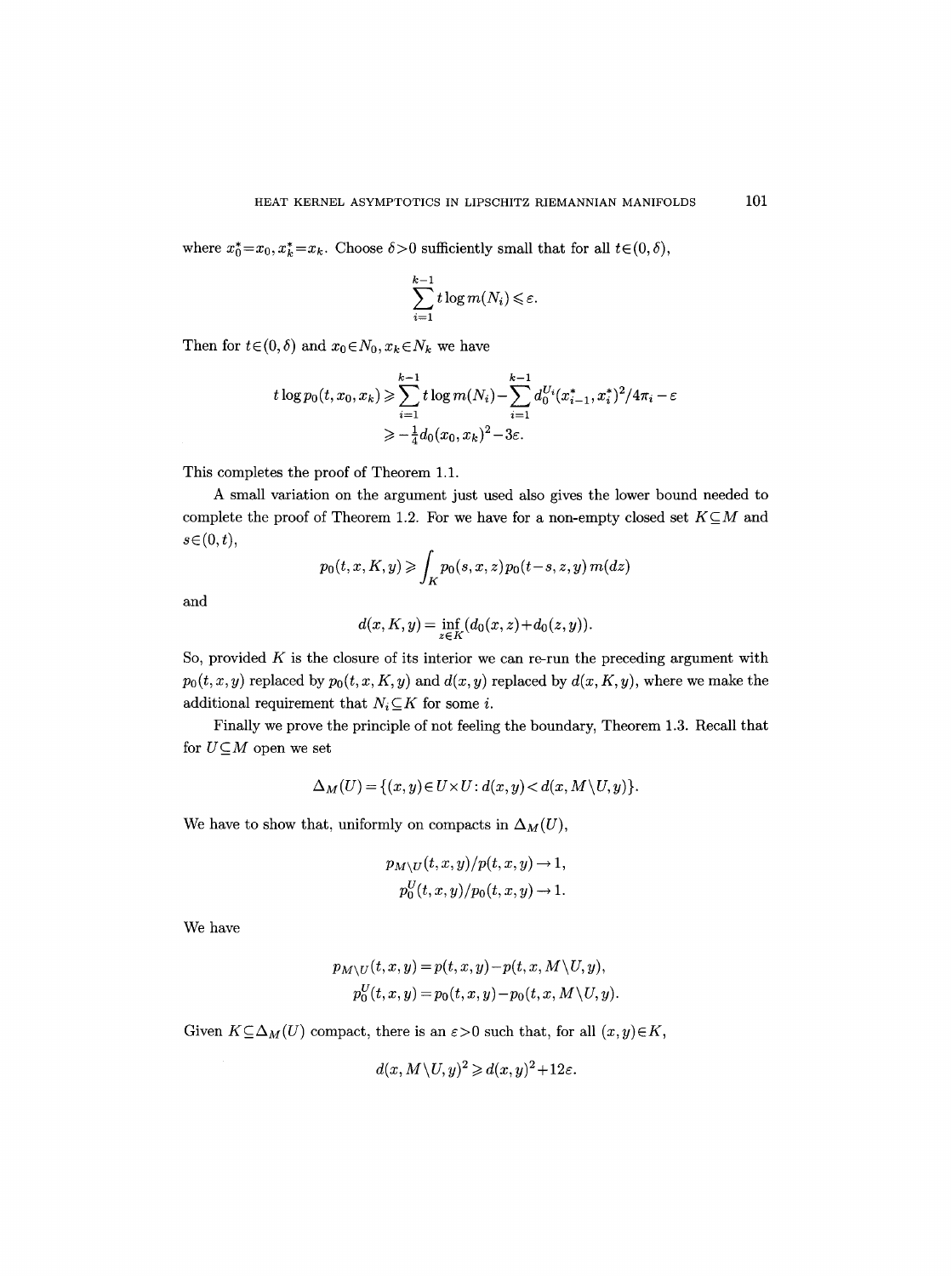By Theorems 2.1 and 4.3, there is a  $\delta > 0$  such that, for all  $t \in (0, \delta)$  and  $(x, y) \in K$ ,

$$
t \log p_0(t, x, y) \geqslant -\frac{1}{4}d(x, y)^2 - \varepsilon,
$$
  

$$
t \log p(t, x, M \setminus U, y) \leqslant -\frac{1}{4}d(x, M \setminus U, y)^2 + \varepsilon,
$$

 $SO<sub>2</sub>$ 

$$
p(t, x, M \setminus U, y)/p(t, x, y) \leqslant e^{-\varepsilon/t},
$$
  

$$
p_0(t, x, M \setminus U, y)/p_0(t, x, y) \leqslant e^{-\varepsilon/t},
$$

and this is enough.

#### **References**

- [A] ARONSON, D.G., Non-negative solutions of linear parabolic equations. *Ann. Scuola Norm. Sup. Pisa Cl. Sci. (3),* 22 (1968), 607-694.
- [D1] DAVIES, E.B., Explicit constants for Gaussian upper bounds on heat kernels. *Amer. J. Math.,* 109 (1987), 319-334.
- [D2] -- Heat Kernels and Spectral Theory. Cambridge Tracts in Math., 92. Cambridge Univ. Press, Cambridge, 1989.
- [D3] -- Heat kernel bounds, conservation of probability and the Feller property. *J. Analyse Math.,* 58 (1992), 99-119.
- [DP1] DE CECCO, G. & PALMIERI, G., Integral distance on a Lipschitz Riemannian manifold. *Math. Z.,* 207 (1991), 223-243.
- [DP2] -- LIP manifolds--from metric to Finslerian structure. *Math. Z.,* 218 (1995), 223-237.
- [G] GAFFNEY, M. P., The conservation property of the heat equation on Riemannian manifolds. *Comm. Pure Appl. Math.,* 12 (1959), 1-11.
- [HI Hsu, E. P., Heat kernel on noncomplete manifolds. *Indiana Univ. Math. J.,* 39 (1990), 431-442.
- ILl] L~,ANDRE, R., Majoration en temps petit de la densit6 d'une diffusion d~gdn~r~e. *Probab. Theory Related Fields,* 74 (1987), 289-294.
- [L2] -- Minoration en temps petit de la densité d'une diffusion dégénérée. *J. Funct. Anal.*, 74 (1987), 399-414.
- [LM] LIONS, J. L. & MAGENES, E., *Non-Homogeneous Boundary Value Problems and Applications.* Grundlehren Math. Wiss., 181. Springer-Verlag, Berlin, 1972.
- [LY] LI, P. & YAU, S.T., On the parabolic kernel of the Schrödinger operator. *Acta Math.*, 156 (1986), 153-201.
- [M1] MOSER, J., A Harnack inequality for parabolic differential equations. *Comm. Pure Appl. Math.,* 17 (1964), 101-134.
- [M2] On a pointwise inequality for parabolic differential equations. *Comm. Pure Appl. Math.,* 24 (1971), 727-740.
- IN1] NORRIS, J. R., Heat kernel bounds and homogenization of elliptic operators. *Bull. London Math. Soe.,* 26 (1994), 75-87.
- IN2] -- Small time asymptotics for heat kernels with measurable coefficients. *C. R. Aead. Sci. Paris Sdr. I Math.,* 322 (1996), 339-344.